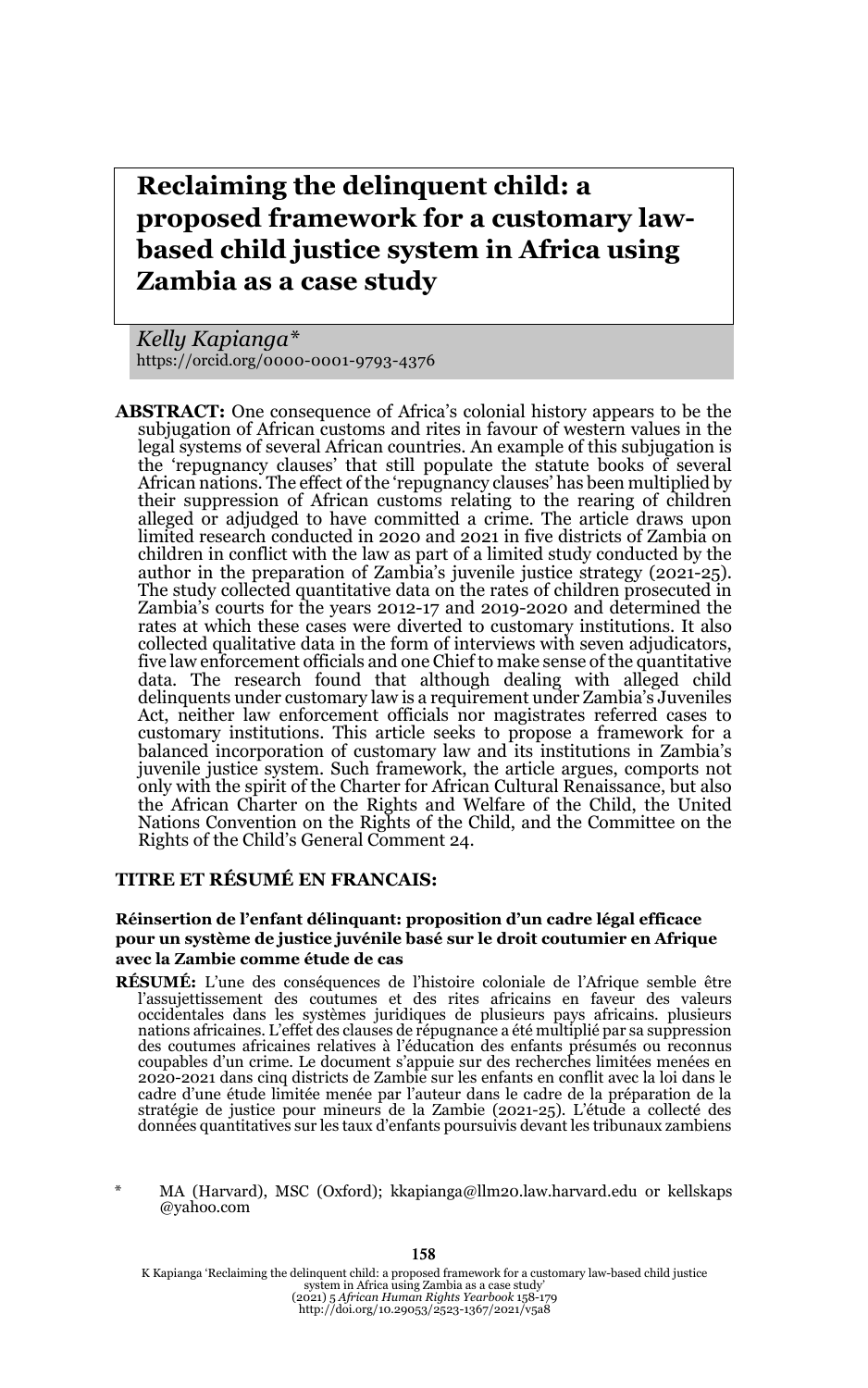pour les années 2012-17 et 2019-2020 et a déterminé les taux auxquels ces affaires ont été détournées vers les institutions coutumières. Il a également collecté des données qualitatives sous la forme d'entretiens avec sept arbitres, cinq responsables de l'application des lois et un chef pour donner un sens aux données quantitatives. Les données. La recherche a révélé que bien que le traitement des enfants délinquants présumés en vertu du droit coutumier soit une exigence en vertu de la loi zambienne sur les mineurs, des lois de la Zambie, ni les responsables de l'application des lois ni les magistrats n'ont renvoyé les affaires aux institutions coutumières. Ce document cherche à proposer un cadre pour une incorporation équilibrée du droit coutumier et de ses institutions dans le système de justice pour mineurs de la Zambie. Un tel cadre, fera valoir le document, est conforme non seulement à l'esprit de la Charte pour la renaissance culturelle africaine, la Charte africaine des droits et du bien-être de l'enfant, la Convention des Nations Unies relative aux droits de l'enfant et le Comité sur la Observation générale sur les droits de l'enfant no 24, respectivement.

**KEY WORDS:** juvenile justice system, repugnancy clauses, Zambia, delinquency

#### **CONTENT:**

|                   | Introduction                                                                        |  |
|-------------------|-------------------------------------------------------------------------------------|--|
|                   | Recent attempts to balance English and customary value systems in Zambia 160<br>1.1 |  |
|                   | 1.2                                                                                 |  |
| $\mathbf{\Omega}$ |                                                                                     |  |
|                   | 2.1                                                                                 |  |
|                   | 2.2                                                                                 |  |
|                   | 2.3                                                                                 |  |
|                   | Harmonising Zambia's juvenile justice system: a story of oil and water165<br>2.4    |  |
| 3                 | The role of customary law institutions under international and                      |  |
|                   |                                                                                     |  |
|                   | 3.1                                                                                 |  |
|                   | Addressing some concerns regarding customary dispute resolution<br>3.2              |  |
|                   | mechanisms<br>170                                                                   |  |
|                   | A new way of thinking about customary law and juvenile delinquency:                 |  |
|                   |                                                                                     |  |
| 5                 | A customary-based framework for dealing with juveniles in Zambia:                   |  |
|                   |                                                                                     |  |
| 6                 | Conclusion                                                                          |  |
|                   |                                                                                     |  |

### **1 INTRODUCTION**

The juvenile justice system is the portion of a country's legal system concerned with questions of guiding children from infancy into law abiding adulthood. Every carer of children probably knows the arduousness of child rearing. Within a household, guiding children into law abiding and productive citizenship is complicated by several factors including the diversity of value systems to which modern caregivers and children are exposed. The difficulty only multiplies when these concerns are at a national level. At this level, states are obligated to set child policies. In doing so, they must also accommodate the rights of primary caregivers to raise their children by whatever value system they deem fit whilst simultaneously ensuring adherence to minimum safeguards set out in national and international child rights instruments designed to protect children. Africa faces an even more daunting challenge. As a result of its colonial history, African customary value systems have been diluted by western value system and significantly eroded. This concern has motivated efforts at the continental level for nations to collectively audit their legal systems to reify the role that African culture and values play in their respective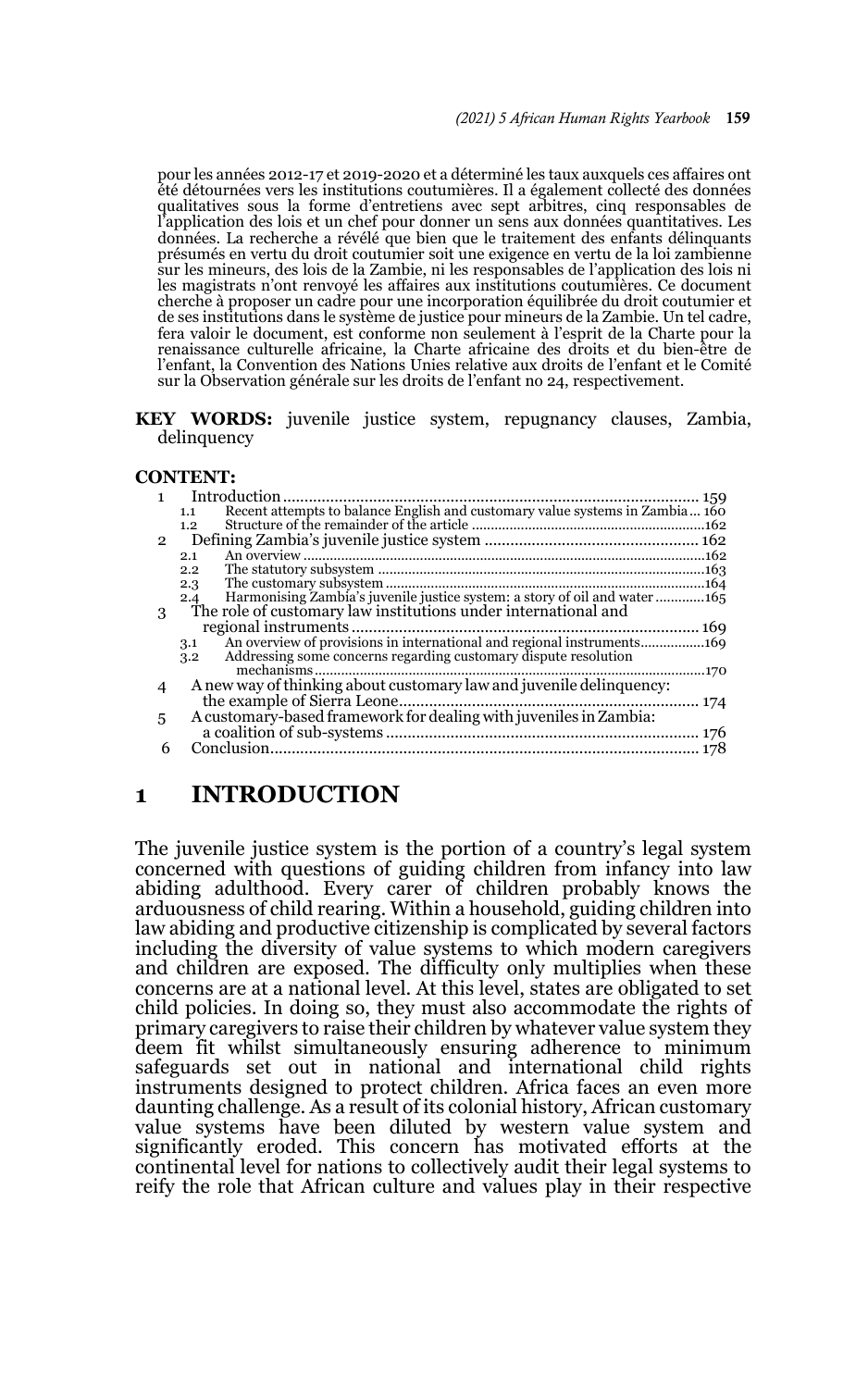legal systems. Instruments such as the Charter for African Cultural Renaissance (Renaissance Charter) represent such an effort.

### **1.1 Recent attempts to balance English and customary value systems in Zambia**

Zambia has in recent years taken steps to reinstate the prominence of customary institutions enjoyed in Zambian life before Zambian society came into contact with western value systems. From around 2008, the process of amending the Constitution of the Republic of Zambia<sup>1</sup> began and this culminated in the enactment of the Constitution (Amendment) Act, 2 of 2016. Among the many amendments introduced this statute made to the Constitution, there was a marked attempt to formally recognise customary law as a source of law in Zambia,<sup>2</sup> and to restore the powers and prestige that customary institutions<sup>3</sup> enjoyed in Zambia's pre-colonial legal system. In the amended Constitution, article 165(1) guarantees the existence of the chieftaincy and traditional institutions *'*in accordance with the culture, customs and traditions of the people to whom they apply'. Article  $165(2)(b)$  goes on to caution parliament not to 'enact legislation which (b) derogates from the honour and dignity of the institution of Chieftaincy'. These provisions appear to be a direct response to legislative efforts which started at the onset of British domination of present-day Zambia and continued after independence to limit the adjudicative powers of chiefs and customary institutions. The amendments also address the need to reify the role of dispute resolution mechanisms under customary law. For this, the Constitution requires the formal courts to promote the use of *'*traditional dispute resolution mechanisms'*.* <sup>4</sup> Despite these developments, little has been done to realign subordinate legislation and the practice on the ground with the new constitutional framework. This is most evident in Zambia's juvenile justice system.

Between July 2017 and September 2018, the Office of the Auditor General of the Republic of Zambia conducted an audit of the performance of Zambia's juvenile justice institutions in the statutory sub-system.5 These institutions include the Zambia Police Service, the Department of Social Welfare, the courts (the Magistrate and High Court), Zambia Department of Corrections, the approved Schools and

- 1 Ch 1 of the Laws of Zambia.
- 2 This is achieved by art  $7(d)$  of the of the Constitution of the Republic of Zambia, 2016.
- 3 The customary law institutions include family elders, headmen, chiefs and the chief's police force called Kapasus.
- 4 The Constitution of the Republic of Zambia, 2016, art 118(2)(d).
- 5 Office of the Auditor General of the Republic of Zambia (2018) 'Performance Audit on the Juvenile Justice System in Zambia for the Period 2014 to 2017' (unpublished).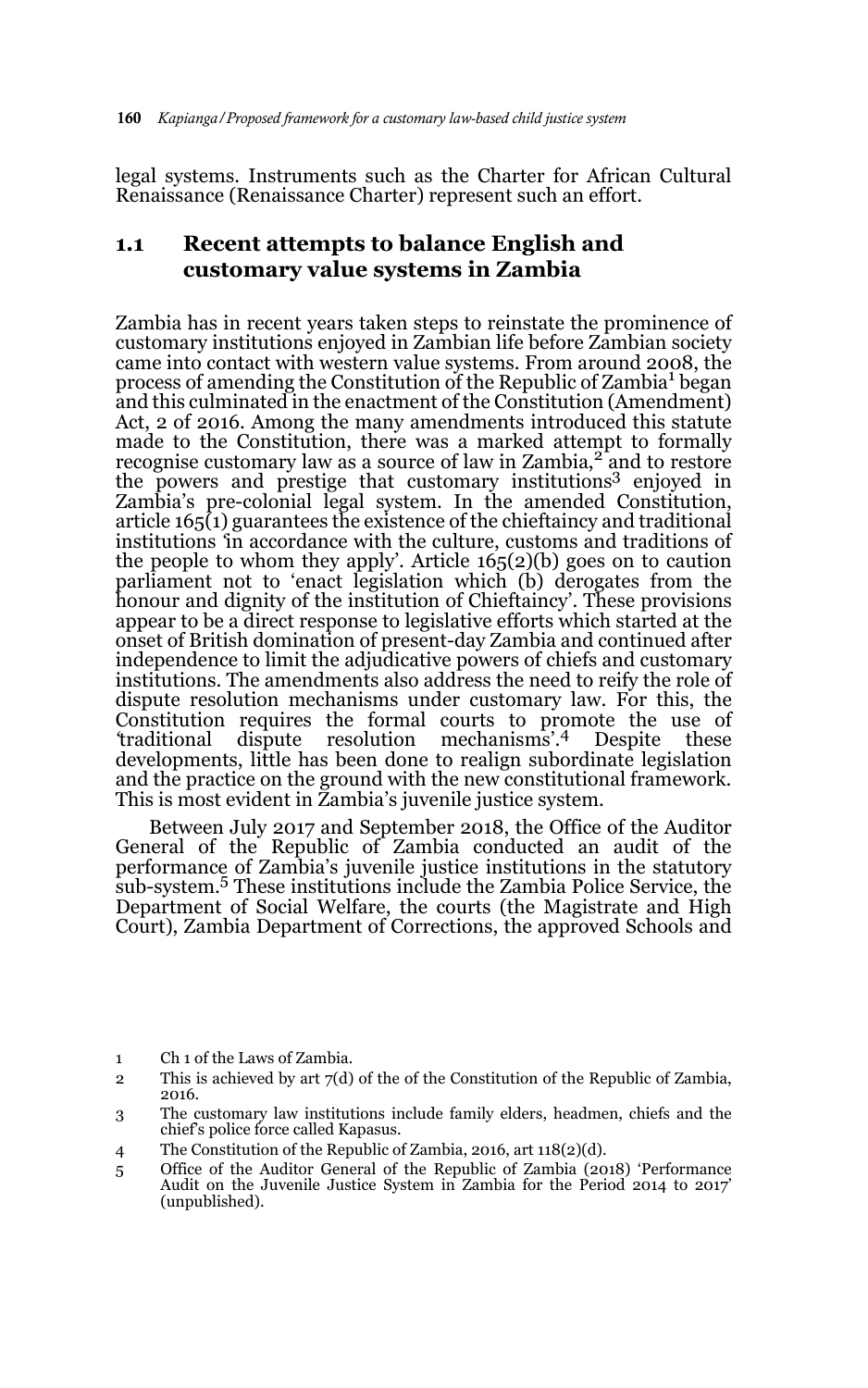Reformatory and are concerned with the proper upbringing of juveniles.<sup>6</sup> The audit examined the performance of these institutions between the years 2014 and 2017. The findings were published in December 2018. The report highlights significant violations of juvenile's rights including overuse of arrests by law enforcement, an overuse of pre-trial detention, prolonged detention at every stage, lack of separation of detained children from adults, inadequate provision of the necessities to children in detention and overall, no evidence that the system rehabilitates children.7 One of the causes of this state of affairs was the fact that the number of juveniles brought into the system far outstripped the available institutional capacity to provide them with the care required by national and international human rights standards.<sup>8</sup> This was partly because, according to the report, *'*in the Zambian juvenile justice system, there is no legal provision that allows for pre-trial diversion of cases'.9 The notion that Zambian law does not provide for pre-trial diversion is not true. A more accurate position is that the erosion of Zambian cultural values results in the disuse of restorative diversion options under customary law with preference being given to the retribution-oriented western-style juvenile justice. The use of customary law in the juvenile justice system is not only permitted but is actually required. Section  $1(2)$  of the Juveniles Act Chapter 53 of the Laws of Zambia, which is the primary statute dealing with juvenile justice, reads as follows:

In the application of this Act to juveniles, the provisions of African customary law *shall be observed* unless the observance of such customary law would not be in the interests of such juveniles.

Customary law is used to deal with juvenile delinquency mostly in rural areas. The issue the Auditor General detected was not the lack of diversion under Zambian. It is in fact a resistance by the actors in the formal juvenile justice system to refer cases to the customary law institutions despite the mandatory obligation imposed by the Juveniles Act. The result of this resistance is that there exists in Zambia two distinct and standalone sub-systems for dealing with juvenile delinquency, one customary and predominant in rural areas and the other statutory and predominant in urban areas. This situation results in the treatment of juveniles who commit similar offences receiving different treatments depending on the system they are treated under. This arrangement goes against the recommendations by the United Nations Committee on the Convention on the Rights of the Child (CRC Committee) which discourages *'*children committing similar crimes … being dealt with differently in parallel systems or forums'.<sup>10</sup>

Against this background, this article has three goals. First, it seeks to investigate the legal basis of these diverging subsystems and the

- 6 Constitution of Zambia (n 4).
- 7 Auditor General (n 6) viii to ix.
- 8 Auditor General (n 6) 67.
- 9 Auditor General (n 6) 41.

<sup>10</sup> United Nations Committee on the Convention on the Rights of the Child, General Comment 24 (2019) on children's rights in the child justice system, para 103, 17. https://undocs.org/CRC/C/GC/24 (accessed 27 May 2021).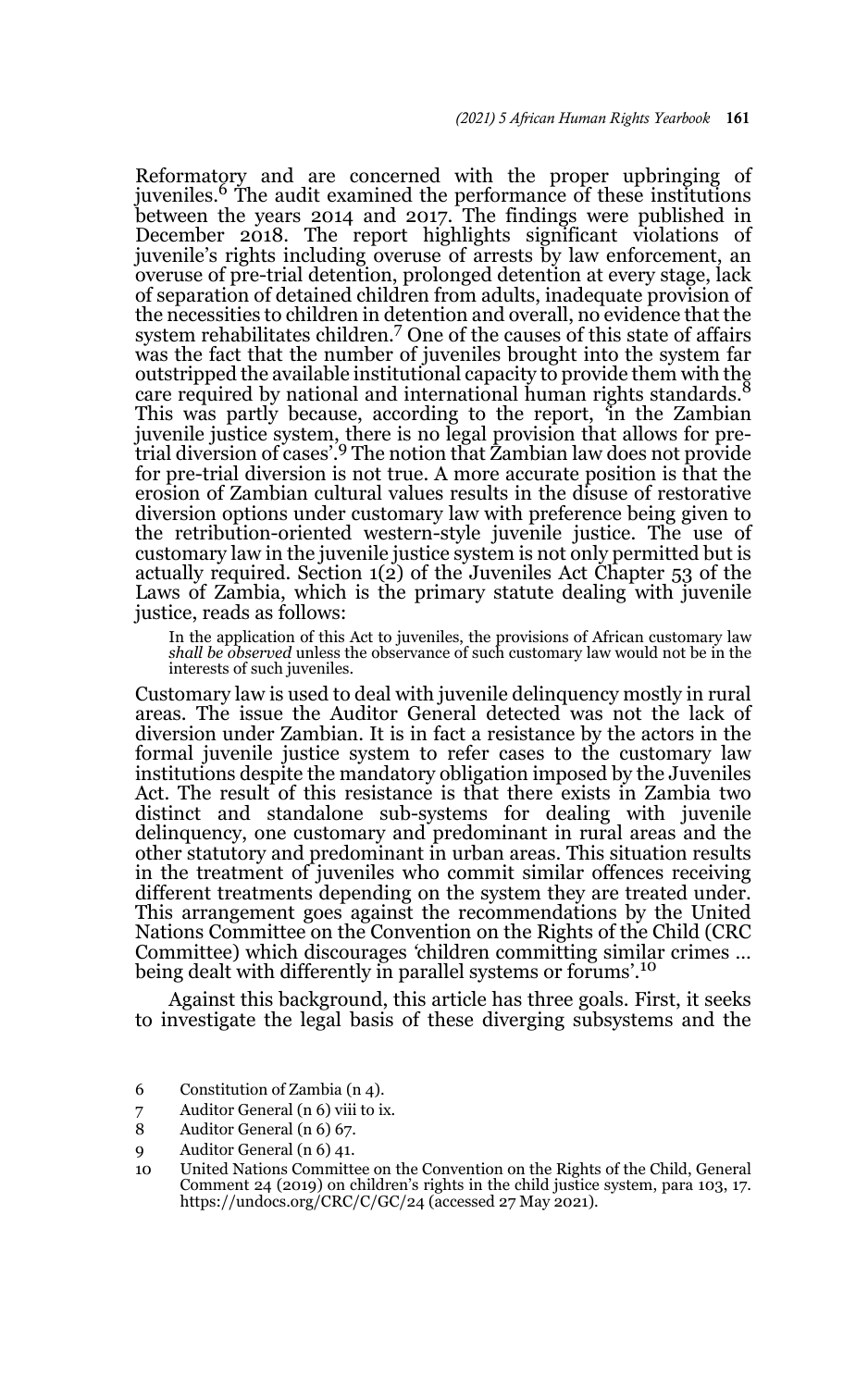source of the difficulties in merging the two. Second, it shows that Zambia's obligations under international public law require that it establishes a framework for the co-existence of both sub-systems. Third, the article considers the approach taken by Sierra Leone in incorporating customary institutions into its juvenile justice system to propose a framework for establishing synergy between Zambia's juvenile justice subsystems.

### **1.2 Structure of the remainder of the article**

The remainder of the article is divided into four parts from parts two to five. Part two provides a brief description of Zambia's juvenile justice system and brief overviews of its constituent sub-systems. Part three discusses the position of international and regional child rights instruments on the role of customary institutions in the juvenile justice system and addresses some concerns regarding the use of customary institutions in juvenile cases. Part four discusses how Sierra Leone's laws have attempted to incorporate customary institutions into its juvenile justice system. Finally, part five proposes a framework, inspired by Sierra Leone's example, for incorporating customary laws and institutions into juvenile justice systems on the African continent using Zambia as an example.

Sierra Leone is not the only African country to have taken steps to harmonise its customary law system with the inherited western-style justice system in dealing with juvenile delinquents. Also, this choice does not suggest that Sierra Leone's juvenile justice system functions flawlessly or that the merger of these two systems is perfect. Sierra Leone has been chosen for two reasons. First, Sierra Leone's demographic and legal diversity, and its colonial history resembles that of Zambia. Second, the way it has legislated the co-existence of customary and statutory sub-systems is one of the best examples in the region for borrowing the best features of the customary and westernstyle juvenile justice systems and merging them into a homogenised juvenile justice system. These justifications are explored in detail below.

### **2 DEFINING ZAMBIA'S JUVENILE JUSTICE SYSTEM**

### **2.1 An overview**

Zambia's juvenile justice system comprises the laws, institutions, processes, and procedures for dealing with juveniles<sup>11</sup> falling into three categories. The first category covers juveniles who need care as a result of several factors including familial neglect, abuse or the lack of primary

<sup>11</sup> Sec 2 of the Juveniles Act defines a juvenile as 'any person who a person who has not attained the age of nineteen years'.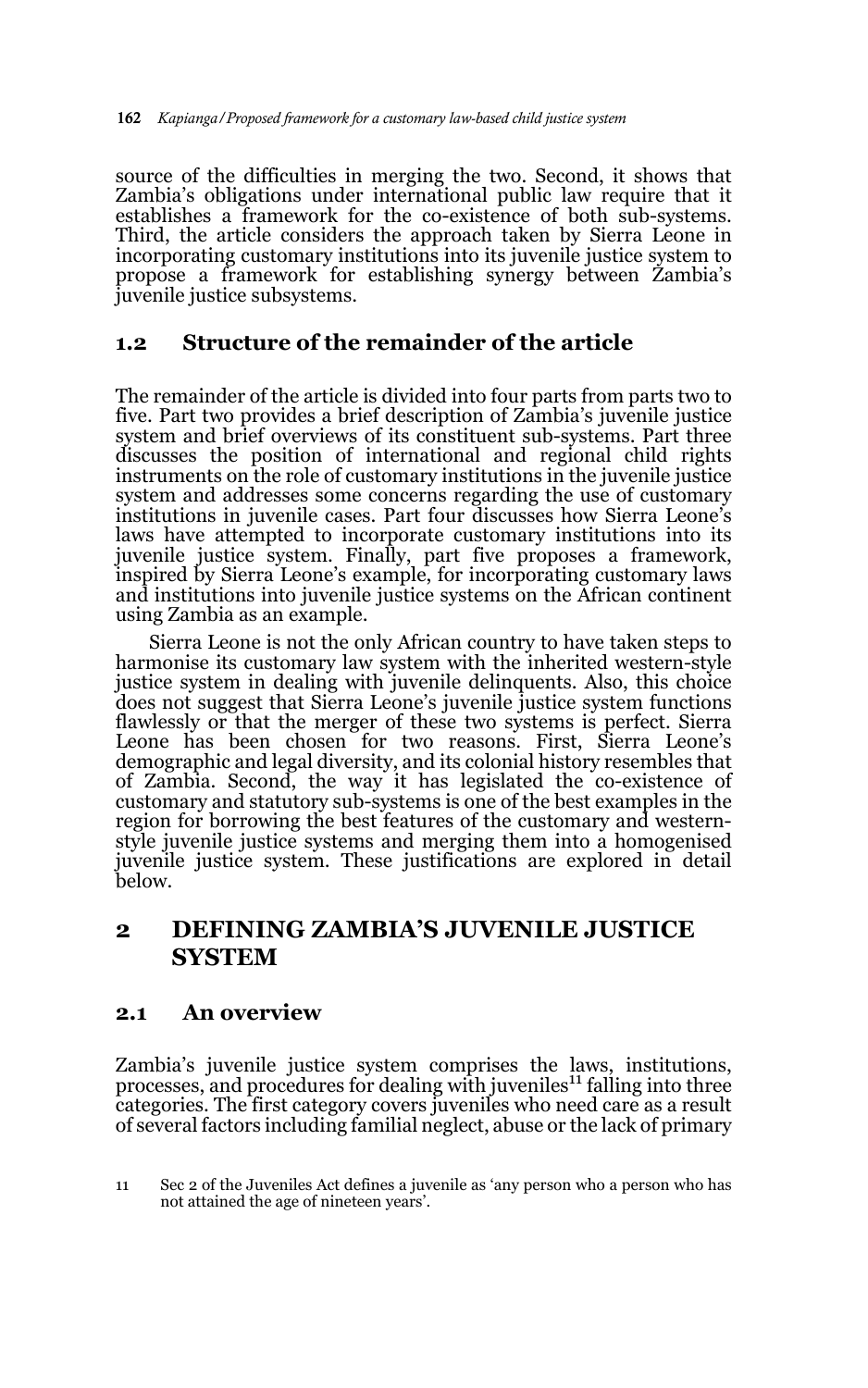caregivers. The second category relates to juveniles who are beyond their caregiver's capacity to control them and are in legal, moral or physical danger. The final category is that of juvenile delinquents, that is, those alleged or adjudged to have committed an offence under Zambian law.

The Constitution of Zambia spells out the various sources of law to include laws enacted by Parliament<sup>12</sup> and Zambian customary law.<sup>13</sup> This duality of the sources of law in turn establishes two distinct subsystems within Zambia's legal system, that is, the statutory and customary subsystem. The juvenile justice system inherits this duality and contains subsystems along the same lines.

#### **2.2 The statutory subsystem**

The statutory subsystem is based on written laws. It is a creation of Zambia's colonial legacy and was established by the Juveniles Act, 1956<sup>14</sup> which was modelled after the English Children and Young Persons Act, 1933.15 This system applies to all juveniles in Zambia. Philosophically, this system constructs juvenile delinquency as a crime<br>to be dealt with through the criminal justice system.<sup>16</sup> As such, the same substantive criminal laws that apply to adults, primarily the Penal Code Act (PCA), is also used to establish criminal culpability in juvenile cases. Similarly, the institutions which enforce penal laws in juvenile cases are the same as those which deal with adults. These include law enforcement agencies (the Zambia Police Service, Drug Enforcement Commission, Zambia Department of Immigration, and the National Prosecution Authority), adjudicative bodies (the Subordinate and High Court) and institutions which implement penalties issued by the courts (such as the Department of Social Welfare and Zambia Correctional Service). Also, the same procedures applied to adult cases as prescribed under the Criminal Procedure Code Act are also applied to juvenile proceedings with minor modifications in the Juveniles Act relating to matters such as the nature of the orders that can be issued in juvenile proceedings, the attendance of parents or guardians in courts proceedings and court's power to assist juveniles in examining witnesses.<sup>17</sup>

As regards adjudicating juvenile cases, the court with primary jurisdiction is the Magistrate Courts.18 Proceedings before these courts are adversarial. Hence, criminal proceedings are undergirded by the

- 12 Constitution of Zambia (n 4) art 7(b).
- 13 Constitution of Zambia  $(n 4)$  art  $7(d)$ .
- 14 Now Chapter 53 of the Laws of Zambia.

- 17 Juveniles Act, Chapter 53 of the Laws of Zambia, sec 64.<br>18 Juveniles Act (n 17) sec 63.
- Juveniles Act (n 17) sec 63.

<sup>15</sup> E Simuluwani 'Zambian approaches to disposition of juvenile offenders', unpublished master's degree thesis, Simon Fraser University (1985) 53.

<sup>16</sup> Simuluwani (n 15) 65.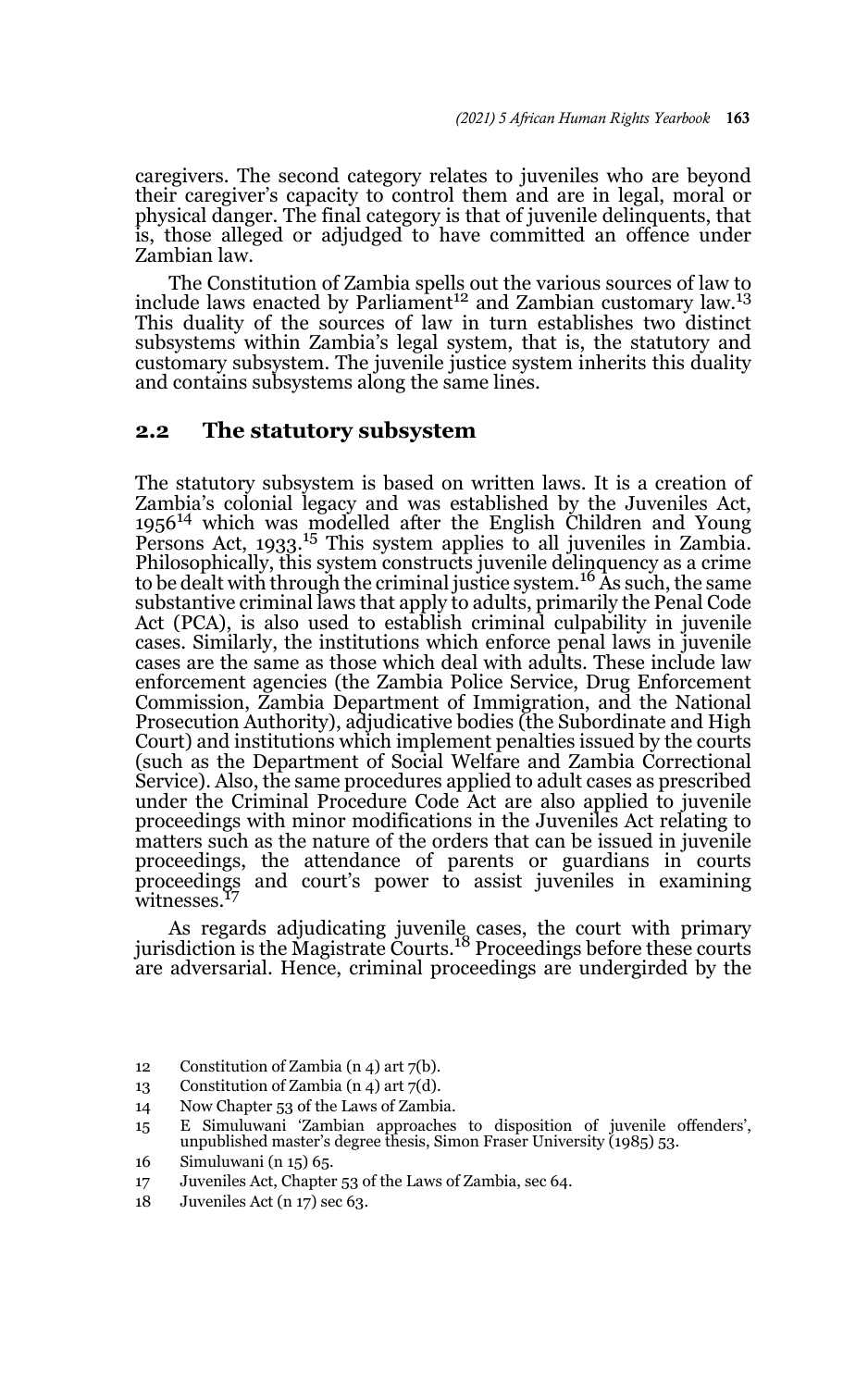juvenile's presumption of innocence,<sup>19</sup> which obligates the state to prove the juvenile's guilt beyond a reasonable doubt, through examination of witnesses. In these proceedings, the juvenile is provided an opportunity to cross-examine state witnesses and call their own evidence in rebuttal.<sup>20</sup> Once the court finds the juvenile guilty of the alleged offence, it is empowered to issue any orders available to it under the law including those applicable to adults<sup>21</sup> except the death penalty.22 Courts can also issue orders:

- (a) for juveniles above the age of 16 years, detention in a reformatory or imprisonment in a prison;<sup>23</sup>
- (b) for all juveniles
	- (i) detention in an Approved School;
	- (ii) For the juvenile or their primary caregiver to pay a fine, damages or costs;
	- (iii) Placing the juvenile on probation; $24$
	- (iv) For the juvenile to undergo counselling;  $25$  and
	- (v) For the juvenile to perform community service.

#### **2.3 The customary subsystem**

In contrast to the statutory subsystem, the customary law subsystem is established by unwritten customary laws. This was the sole system that applied to the geographical territory that is present-day Zambia before 1899, when European settlers first settled in the territory. Zambia has approximately 73 ethnic groups each, having its own customary system. Despite the plurality of customary systems, there are features common to all customary systems.

Across nearly all customary systems, pre-pubescent juveniles are treated differently from juveniles who have attained puberty. As regards pre-pubescent juveniles, customary law constructs them as incapable of understanding society's requirements of them and therefore neither subjected to trials nor sanctions. However, there appears to be no uniform age for the onset of puberty among the customary law systems. Research suggests that it can range from 10<sup>26</sup> to 15.27 Pre-pubescent juveniles are, therefore, not subjects of the law

- 19 Constitution of Zambia (n 4) art 18(2)(a).
- 20 Constitution of Zambia (n 4) art 18(2)(e).
- 21 Juveniles Act (n 17) secs 73(1)(j) & (3).
- 22 Penal Code Act, Chapter 87 of the Laws of Zambia, sec 25(2).
- 23 Juveniles Act (n 17) secs 73(1)(d) & (i).
- 24 Juveniles Act (n 17) secs 73(1)(b), (c), (f) & (g).
- 25 Penal Code Act, sec 138(4).
- 26 Zambia Law Development Commission 'Report to the Minister of Justice on the restatement ofcustomary law project' 2004 252; http://www.zambialaw develop ment.org/research-reports/# (accessed 1 May 2021).
- 27 Y Calliou & YH Burchill 'Customary law and juvenile justice' (2016) 9, https:// www.tdh.ch/sites/default/files/le\_droit\_coutumier\_khopeburchill\_ycolliou\_en. pdf (accessed 20 May 2021); Save the Children, 'An exploratory study on the interplay between African customary law and practices and children's protection rights: a focus on South Africa and Zambia' (2011) 14, https://resource centre.savethechildren.net/node/5845/pdf/5845.pdf (accessed 20 May 2021).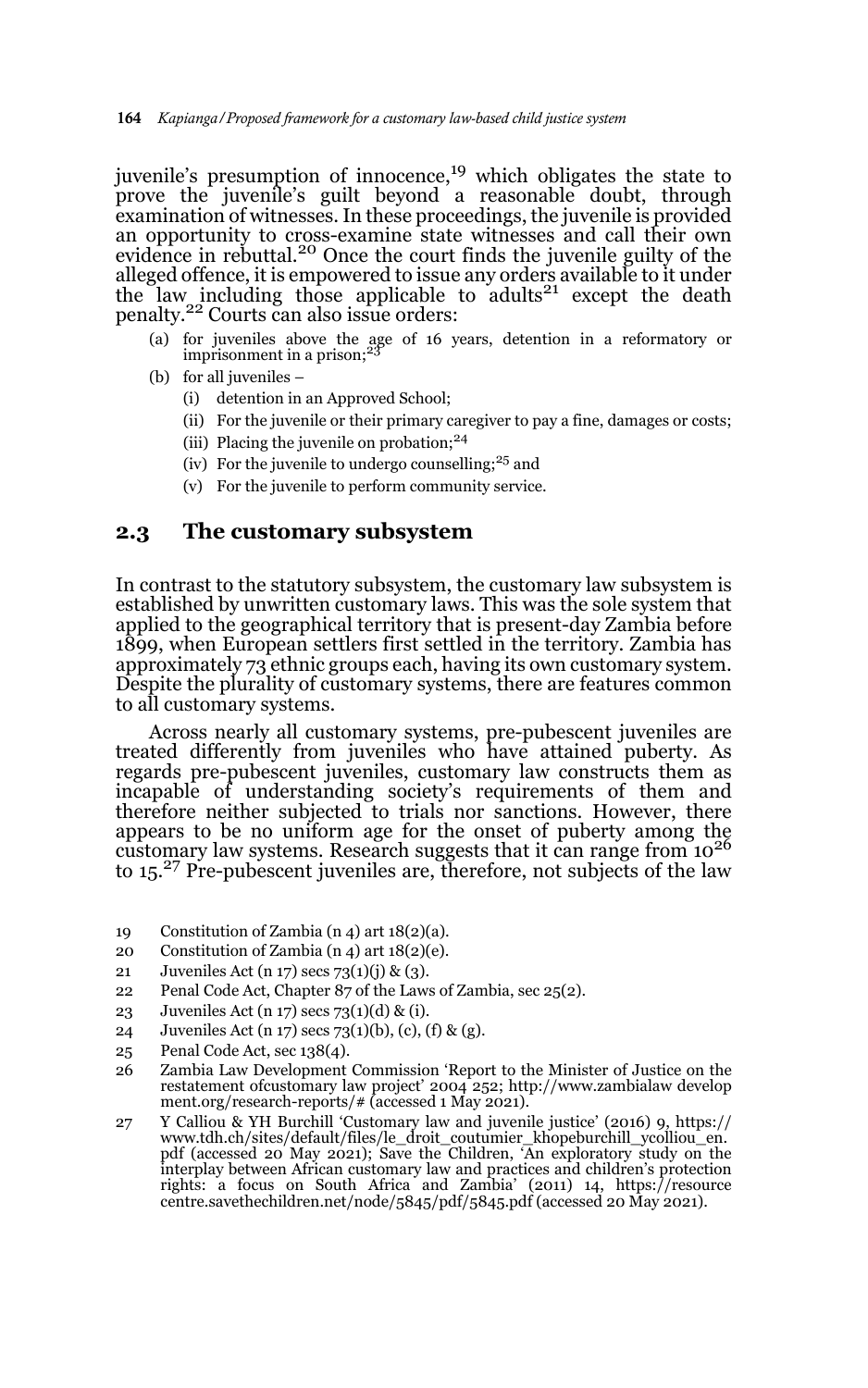but objects of the community's care. From this perspective, juvenile delinquency is viewed as a lapse in children's upbringing to be dealt with within the juvenile's family or clan.<sup>28</sup> If a party external to the family unit is harmed by the juvenile's behaviour, the focus of communal interventions, if any, is on ensuring that the juvenile's caregivers repair whatever harm ensued from the juvenile's behaviour.<sup>29</sup>

Post-pubescent juveniles are considered to be adults and treated as such.<sup>30</sup> As regards criminal conduct by this population, customary law treats it just like any other non-criminal infraction. It is important to note that unlike Western-style justice system, Zambian customary law constructs justiciable disputes as one single phenomenon and does not construct 'crimes' in a manner distinguishable from a civil wrong.<sup>31</sup> Under customary law, any conduct which threatens social harmony is a<br>justiciable wrong.<sup>32</sup> This broad categorisation covers behaviours which are purely personal, such as assaults, and those which have a more public outlook such as murder or witchcraft. Within this framework, the goal of dispute resolution is restorative, <sup>33</sup> that is, to restore social harmony in the community by ensuring that the offender understands the impact of their conduct, reconciling the parties involved and repairing the harm caused by the anti-social behaviour.<sup>34</sup>

The proceedings for determining whether the juvenile, whether pre or post pubescent engaged in the alleged delinquent conduct, or caused the harm are often informal, taking the form of negotiation, mediation and familial arbitration.35 Where arbitration is used, the proceedings are inquisitorial in nature<sup>36</sup> and there is no evidential threshold to be met for any findings of fact.

### **2.4 Harmonising Zambia's juvenile justice system: a story of oil and water**

The preceding discussion highlights fundamental differences in the statutory and customary subsystems. These differences are largely based on how the juvenile is constructed and the goal of each

- 28 Simuluwani (n 15) 43.
- 29 Simuluwani (n 15) 63.
- 30 Simuluwani (n 15) 40.
- 31 Zambia Law Development Commission (n 26) 252.
- 32 Simuluwani (n 15) 37.
- 33 Calliou & Burchill (n 27) 6.
- 34 Simuluwani (n 15) 38; United Nations Human Rights Office of the High Commissioner'Human rights and traditional justice systems in Africa' (2016) 69, https://www.ohchr.org/Documents/Publications/HR\_PUB\_16\_2\_HR\_and\_ Traditional\_Justice\_Systems\_in\_Africa.pdf (accessed 1 May 2021).
- 35 Danish Institute for Human Rights, 'Access to justice in the Republic of Zambia: a situationAnalysis' (2015) 29, https://www.academia.edu/20028811/Access\_to\_ Justice\_in\_the\_Republic\_of\_Zambia\_A\_Situation\_analysis (accessed 3 May 2021).
- 36 Danish Institute for Human Rights (n 35) 276.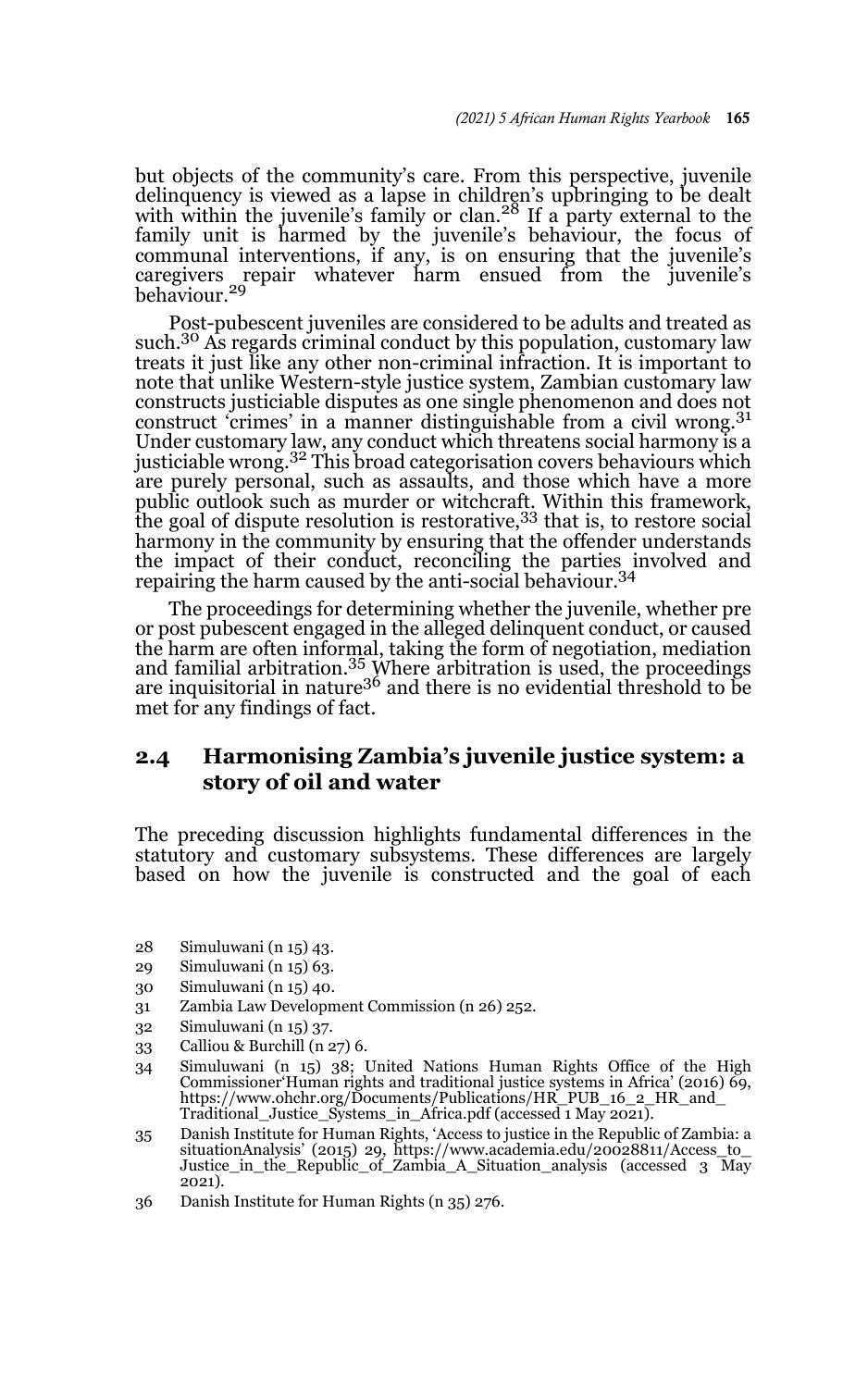subsystem. Since the arrival of European settlers in present day Zambia, several attempts to harmonise the existence of the English law and customary law were made. The various constitutional documents which regulated the English settler's governance of present-day Zambia made provision for the continued application of customary laws subject to the so-called repugnancy clauses. A repugnancy clause is generally a clause used to qualify the application of native customary laws in most African countries colonised by the British. These clauses were intended to prevent the application of so-called 'barbaric practices' under African customary laws.37 In terms of these clauses, customary laws would only be recognised and legally enforced only to the extent that they were 'not repugnant to natural justice or morality, or to any order made by Her Majesty in council, or to any regulation made' by the colonial administration.38 Simply put, to be recognised as a source of law, customary law had to be consistent with the English sense of justice.<sup>39</sup>

Within the juvenile justice system, however, a different standard was introduced with the enactment of the Juveniles Act. This statute was enacted at a time when Zambia was a British protectorate and made up of two distinct demographics that is, the European settlers and native Zambians bound by customary laws. To harmonise the subsystems, the Act, first, limited the application of statutory subsystem to specified areas which were those largely inhabited by European Settlers and, second, left customary laws to apply to the natives.40 This was consistent with the British's concept of indirect rule.<sup>41</sup> To achieve this, section 1 of the Juveniles Act it would apply only to geographical areas the Minister of Justice would designate and that customary law would be applied unless its application was not in the juvenile's best interests. Therefore, as long as Zambia's population remained segregated, the subsystems applied to two different demographics connected only by the condition that a native juvenile could be subjected to the English-style system if applying the customary subsystem would not be in their best interests. There is little literature and jurisprudence on how this applied in practice.

Upon attaining independence, the entire Juveniles Act was made applicable to the whole of Zambia.42 This created an overlap in the application subsystems over the same population. This development was also accompanied by several other changes whose ultimate design was to remove all adjudicative functions from customary institutions and vest them into the statutory system. Simuluwani<sup>43</sup> and Hoover, Piper and Spalding<sup>44</sup> provide a comprehensive discussion of the history

38 North Eastern Rhodesia Order in Council, 1900, art 35.

- 42 By Gazette Notice 276 of 1964.
- 43 Simuluwani (n 15) 52.

<sup>37</sup> *Laoye v Oyetunde* [1944] AC 170 cited from E A Taiwo 'Repugnancy clause and its impact on customary law: comparing the South African and Nigerian positions – Some lessons for Nigeria' (2009) 34(1) *Journal for Juridical Science* 92.

<sup>39</sup> Taiwo (n 37) 90; M Ndulo 'African customary law, customs, and women's rights' (2011) 18(1) *Indiana Journal of Global Legal Studies* 96.

<sup>40</sup> Simuluwani (n 15) 54.

<sup>41</sup> Simuluwani (n 15) 44.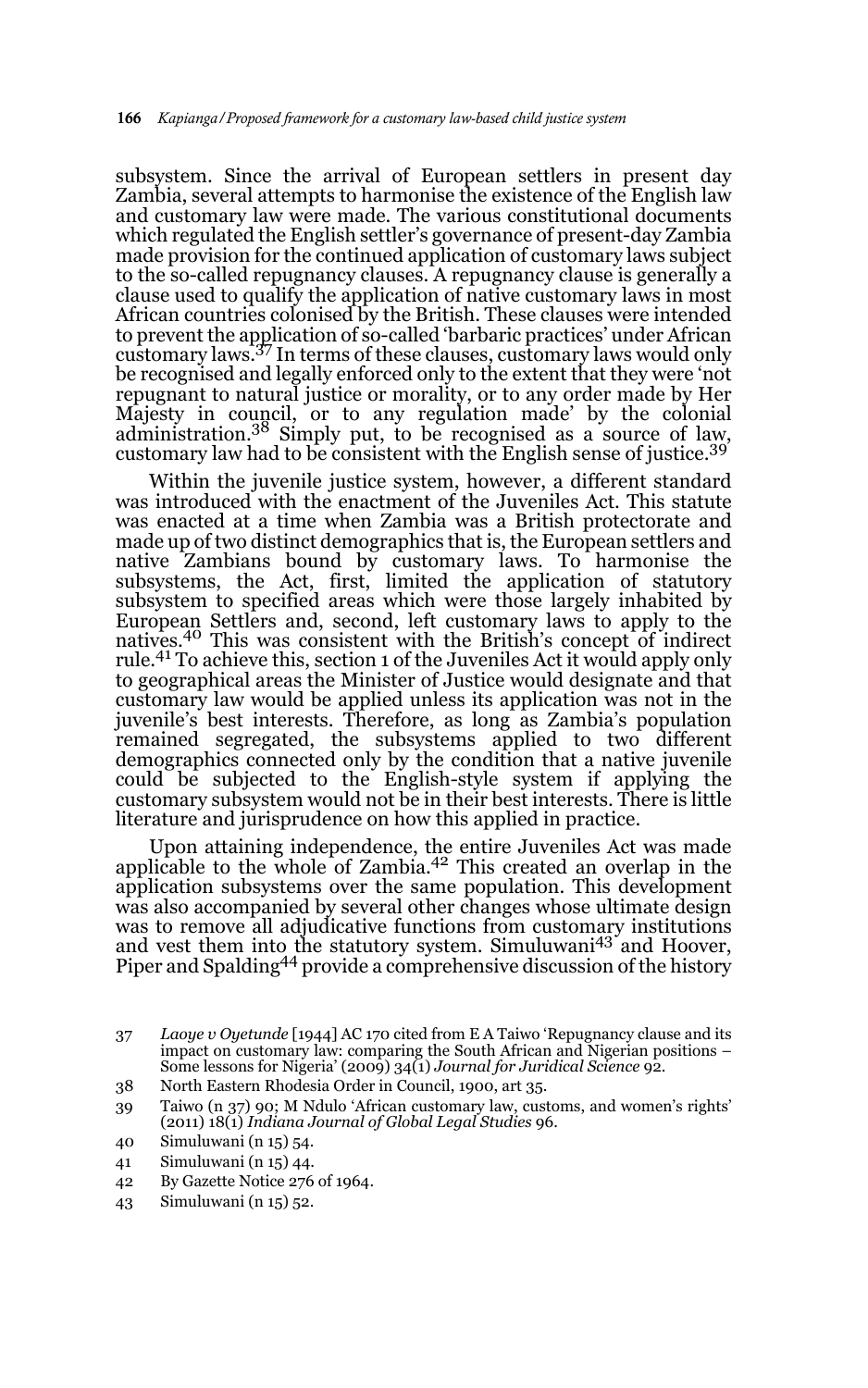of attempts to harmonise the statutory and customary sub systems and will not be repeated here. For purposes of this discussion, three developments are most significant.

First, Zambia retained the repugnancy clauses introduced by the English and discussed above. Repugnancy clauses were modified to reflect the fact that statutes are now enacted within Zambia. Since independence for customary law to be valid, it must be consistent with the Constitution,<sup>45</sup> written law, natural justice, morality, equity, and good conscience.<sup>46</sup> The latent effect of this is that the customary subsystem was viewed as being inconsistent with the notion of justice adopted from the colonial masters and began to erode.

Second, the Independence Constitution made a requirement that people could only be convicted for an offence if such offence were set out in a written law and such law set a penalty.47 On its face, this provision eradicated criminal offences under customary law which are unwritten. However, there are some provisions of the Constitution which marginally suggest that customary law can still be a source of criminal liability. For instance, section  $20(12)(b)$ , in setting out an exception to the right to appear in criminal proceedings through a legal representative provided that

nothing contained in or done under the authority of any law shall be held to be inconsistent with or in contravention of — … (b) subsection (2)(d) of this section to the extent that the law in question prohibits legal representation before a subordinate court in proceedings for *an offence under African customary law* (being proceedings against any person who, under that law, is subject to that law ...

In addition, the Local Courts Act, also recognises criminal offences under customary law.48 These provisions seem to recognise that customary law, though unwritten can create criminal offences.

Third, the law was amended to limit trials for customary offences to the statutory system. The Local Courts Act was enacted to establish Local Courts and vest in them sole jurisdiction of trying criminal cases under customary law.49 This statute makes it a criminal offence for any person not duly authorised by a written law to perform any adjudicative functions vested in these courts except in the case of customary arbitrations and the reaching of settlements under African customary law.<sup>50</sup> This provision was directly intended to strip customary authorities of all compulsory adjudicative functions and is still in Zambia's statute books.

There is some debate regarding the impact of these developments on the customary system broadly and the juvenile justice system in particular. Some scholars argue that these developments eradicated or

- 45 Constitution of Zambia, art 7(d).
- 46 Constitution of Zambia, art 118(3).
- 47 Independence Constitution of Zambia, sec 20(8).
- 48 Local Courts Act chapter 29 of the laws of Zambia, sec 12(2).
- 49 Hoover, Piper & Spalding (n 44) 56.
- 50 Local Courts Act Chapter 29 of the Laws of Zambia, sec 50.

<sup>44</sup> EL Hoover, JC Piper & FO Spalding 'The evolution of the Zambian courts' (1970) 2 *Zambia Law Journal* 55.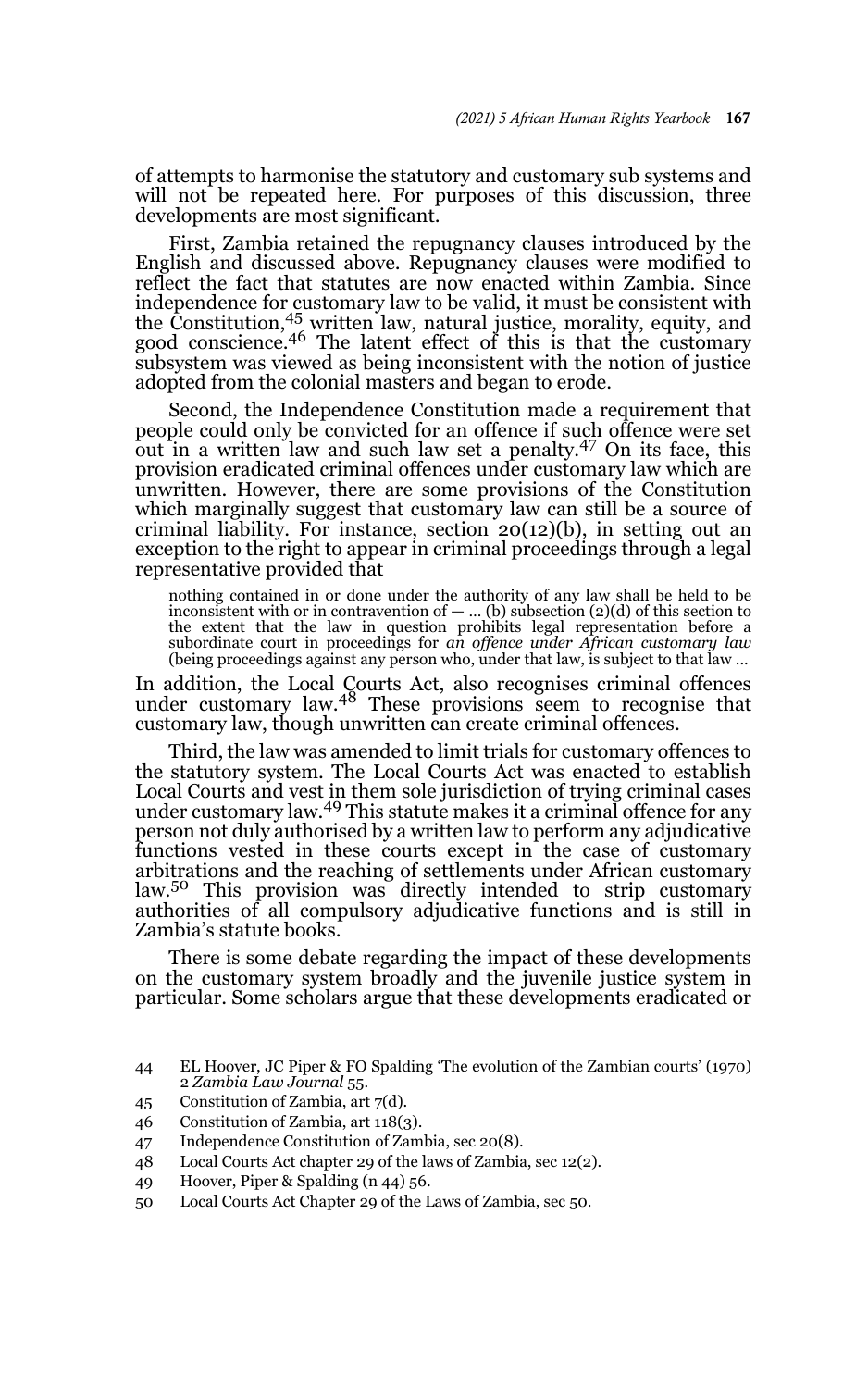at least limited the customary system's jurisdiction over criminal offences<sup>51</sup> while others feel that it remained intact. However, a third view can be taken. It could be argued that these developments, although, clearly intended to impact customary law, actually had no effect on it. For instance, the constitutional requirement that people could not be convicted of 'criminal offences' unless the offences were in a written law could not apply to customary law because customary law does not create 'criminal offences' as already pointed out. In fact, the definition of an offence under the statutory subsystem refers to offences under written statutes. An offence is defined as *'*any crime, felony, misdemeanour, contravention or other breach of, or failure to comply with, *any written law*, for which a penalty is provided*.'*<sup>52</sup> In any event, as regards the juvenile justice system, these developments could not have impacted it for several reasons. First, the customary subsystem of the juvenile justice system was unaffected by the repugnancy clause because its application was explicitly preserved in section 1(2) the Juveniles Act. Second, since juvenile delinquency proceedings under the customary subsystem are not strictly criminal, they are unaffected by the constitutional requirement for the underlying offences to be in writing. Finally, the fact that delinquency proceedings under customary law are resolved through settlements and arbitration meant that they are unaffected by the provisions of the Local Courts Act prohibiting 'criminal trials' of cases outside the Local Courts.

Whatever view one takes about the legal implications of the postindependence legislative changes on the juvenile justice system, there is no denying that they were motivated by an intention by the government to create a single juvenile system based on the western style statutory subsystem.53 However, in reality, it created a *de facto* bifurcated juvenile justice system with two independent subsystems having no connection between them. The risk this created is that a juvenile is not protected from punishment under both subsystems. This is because the so called 'double jeopardy' defence, the legal device traditionally used to protect people from being criminally punished twice of the same offending conduct, only operates where the first punishment was under a written law (the statutory sub-system). The PCA provides as follows:<sup>54</sup>

… if a person does an act which is punishable under this Code and is also punishable under another Act or Statute of any of the kinds mentioned in this section, he shall not be punished for that act both under that Act or Statute and also under this Code.

The 2016 Constitutional amendments are intended to reverse the course charted from the Independence Constitution. The recognition of customary law as a source of law subject only to the Constitution<sup>55</sup> shows an intention to establish customary law as a source of law on par with subordinate written legislation. The recognition of the existence of the chiefs and customary institutions with the powers and privileges

- 51 Simuluwani (n 15) 63.
- 52 Interpretation and General Provisions Act Ch 2 of the Laws of Zambia, sec 3.
- 53 Simuluwani (n 15) 65.
- 54 Penal Code Act Ch 87 of the Laws of Zambia sec 2.
- 55 Constitution of Zambia (n 4) art 7(d).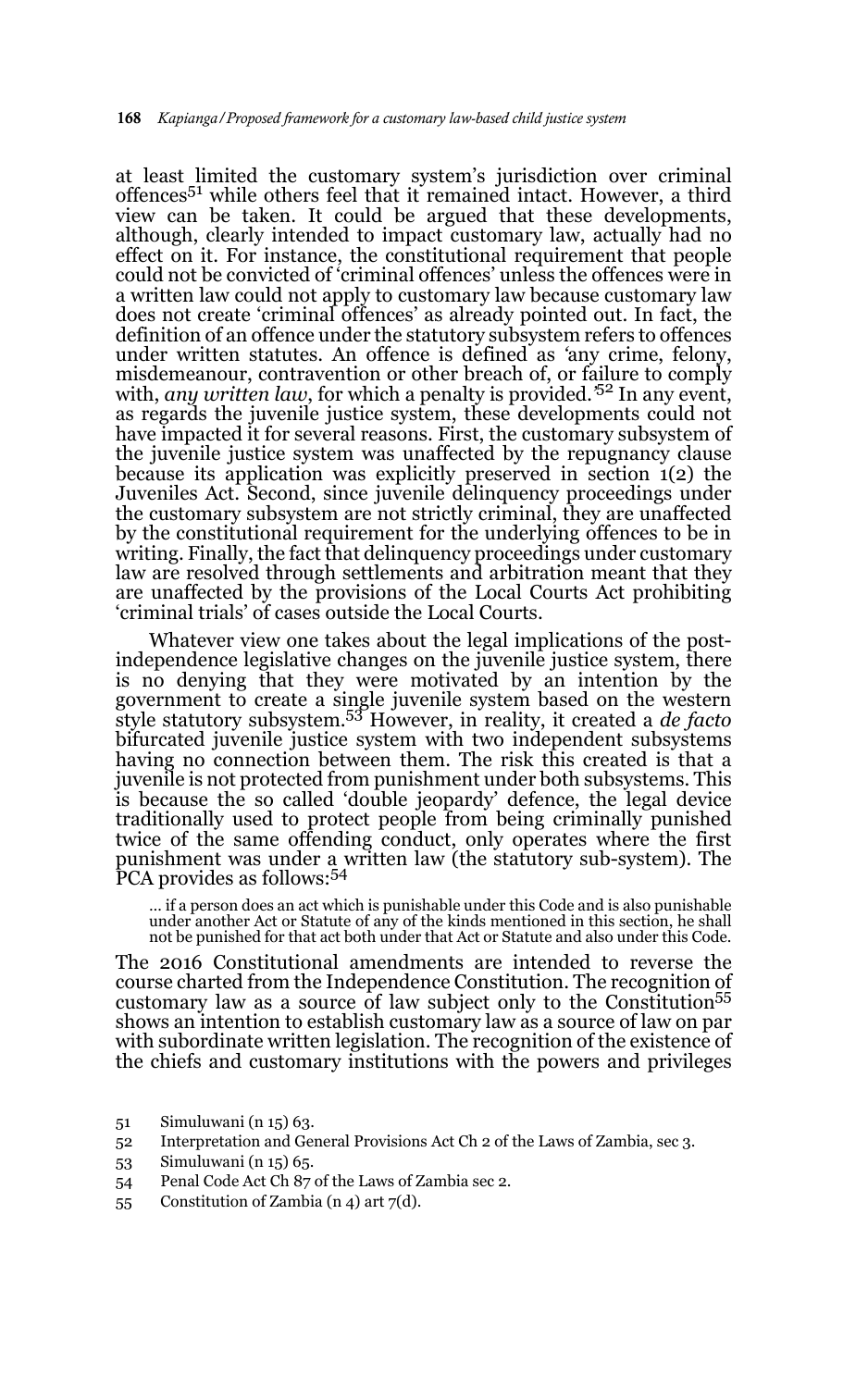conferred on them by their respective customary laws<sup>56</sup> coupled with a bar on parliament enacting legislation eroding these powers and privileges57 is intended to ensure that the legislative efforts taken by the Kaunda government to limit the relevance of customary institutions in Zambia never recurs. Finally, the obligation placed on the formal courts to promote the use of traditional dispute resolution mechanisms is intended to recognise and reinvigorate the use of these institutions in Zambia. However, as far as the juvenile justice system is concerned, it is clear that these changes on their own have not gone far enough to harmonise the statutory and customary subsystems.

# **3 THE ROLE OF CUSTOMARY LAW INSTITUTIONS UNDER INTERNATIONAL AND REGIONAL INSTRUMENTS**

### **3.1 An overview of provisions in international and regional instruments**

In thinking about establishing a synergised juvenile justice system in Zambia, it is important to recognise the provisions of international and regional child rights which bear on the incorporation of customary institutions within the juvenile justice system. At the global level, the United Nations Convention on the Rights of the Child, 1989 (CRC) starts from the position that child policies must not unduly interfere with the roles that communal institutions of socialisation, including those under customary law, play in child rearing. It obligates state parties to

respect the responsibilities, rights and duties of parents or, where applicable, the members of the extended family or community as provided for by local custom, legal guardians or other persons legally responsible for the child, to provide, in a manner consistent with the evolving capacities of the child, and guidance in the exercise by the child of the rights recognized in the present Convention*.* 58

The United Nations Standard Minimum Rules for the Administration of Juvenile Justice, 198559 (Beijing Rules) echo this position and recommend as follows:<sup>60</sup>

Sufficient attention shall be given to positive measures that involve the full mobilization of all possible resources, including the family, volunteers and other community groups, as well as schools and other community institutions, for the purpose … of effectively, fairly and humanely dealing with the juvenile in conflict with the law.

- 56 Constitution of Zambia (n 4) art 165(1).
- 57 Constitution of Zambia (n 4) art 165(2).

- 59 This is the pre-eminent UN instrument setting out non-binding standards for juvenile justice systems.
- 60 United Nations standard minimum rules for the administration of juvenile justice, 1985 rule 1.3.

<sup>58</sup> CRC art 5.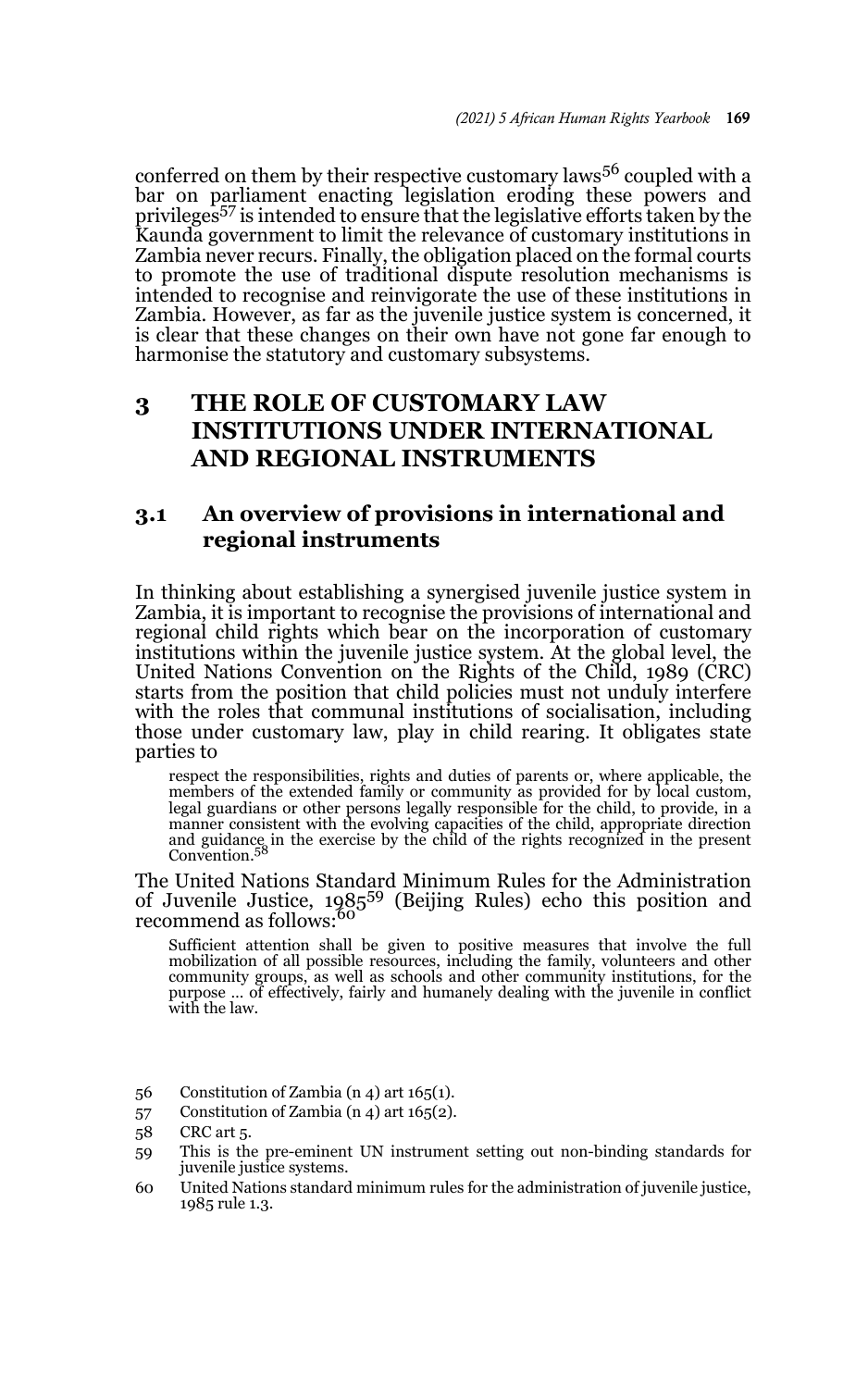Building on these instruments, the Committee on the CRC recognises the advantages that come with the use of customary systems in the juvenile justice system. It expresses itself as follows:<sup>61</sup>

Many children come into contact with plural justice systems that operate parallel to or on the margins of the formal justice system. These may include customary, tribal, indigenous or other justice systems. They may be more accessible than the formal mechanisms and have the advantage of quickly and relatively inexpensively proposing responses tailored to cultural specificities. Such systems can serve as an alternative to official proceedings against children and are likely to contribute favourably to the change of cultural attitudes concerning children and justice.

Instruments on the African continent also emphasise the need for children to be raised in a way that preserves African culture and moral values. Article 11(2)(c) of the African Charter on the Rights and Welfare of the Child, 1990 (African Children's Charter) provides that African children's education and socialisation should be directed towards 'the preservation and strengthening of positive African morals, traditional values and cultures'. The Charter also repeats the need for child rearing practices in Africa to reify African values when it provides, in the Preamble as follows:

it is imperative to edify educational systems which embody the African and universal values so as to ensure the rooting of youths in African culture, their exposure to values of other civilisations, and mobilize forces in the context of sustainable, endogenous participatory development.

The Charter goes on to emphasise the need to recognise and utilise customary institutions in resolving conflicts. Article 14 reads as follows:

Elders and traditional leaders are cultural stakeholders in their own right. Their role and importance deserve official recognition in order for them to be integrated in modern mechanisms of conflict resolution and inter-cultural dialogue system.

From this, it appears that customary institutions are relevant at two levels of a juvenile justice system. First, the African Children's Charter and African Charter emphasise the relevance of these institutions in inculcating African moral values which can serve as part of a strategy to prevent children engaging in delinquency. Second, the UNCRC, the Beijing Rules Committee on Experts on the Rights of the Child and the Children's Charter recognise the positive role these institutions can play as part of the legal infrastructure to for dealing with juvenile delinquency without resort to the criminal justice institutions.

### **3.2 Addressing some concerns regarding customary dispute resolution mechanisms**

There are several concerns often raised regarding the use of customary institutions when dealing with children. These must specifically be addressed as part of the strategy for incorporating customary institutions into the juvenile justice system. To this end, the Committee on the CRC observes as follows:

Considering the potential tension between State and non-State justice, in addition to concerns about procedural rights and risks of discrimination or marginalization, reforms should proceed in stages, with a methodology that involves a full

<sup>61</sup> General Comment 24 (n 10) para 102.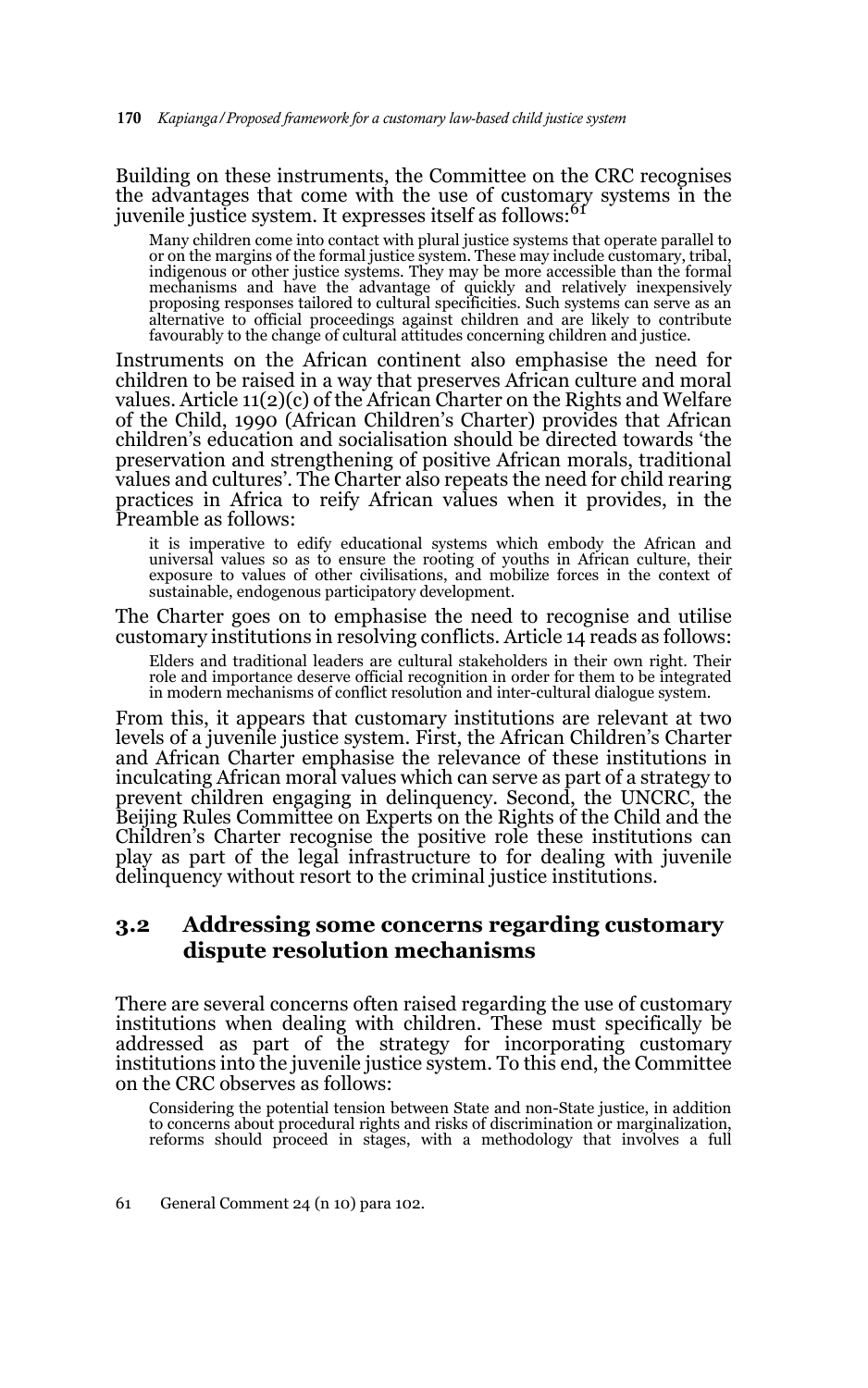understanding of the comparative systems concerned and that is acceptable to all stakeholders. Customary justice processes and outcomes should be aligned with constitutional law and with legal and procedural guarantees.<sup>62</sup>

Some scholars are concerned that customary law systems extol social harmony at the cost of procedural safeguards for the children they deal with.<sup>63</sup> The safeguards allegedly sacrificed in the pursuit of social harmony include the lack of the rights to remain silent, presumption of innocence, lack of evidential thresholds to guide the determination of findings of fact, the lack of records of the proceedings and weak oversight mechanisms which allow for decisions which seem arbitrary.<sup>64</sup> Other concerns are directed at the composition of these institutions. Commentors observe that customary adjudicators are rarely appointed based on any training but usually based on heritage. This raises questions about the competence of these adjudicators to address the peculiar challenges of juvenile delinquency. Third, it is often observed that the views of juveniles are rarely sought and considered in customary law proceedings which leads to a charge that these institutions discriminate against children.65 Finally, some observers take the view that the application of customary law may not be tenable in today's societies due to the disassociation of people from the rural settings to which customary laws are often limited and also the influx of non-native migrant communities who are not the subject of these customary laws.<sup>66</sup>

To begin with, the concerns about the lack of procedural safeguards, the untrained adjudicators and the unstructured decisionmaking processes are often raised by people alien to these mechanisms. These features of the customary institutions do not appear to bother the users. Research shows that customary institutions in Zambia are vastly more popular and result in outcomes that disputants find more satisfying than the statutory subsystem.67 To the Zambian users of these institutions, the apparent informality appears is what makes these institutions affordable, familiar and flexible enough to tailor outcomes to meet the needs of society.68 Also, although the adjudicators may be untrained in the conventional sense, they are often well vested in the society's norms and values and have years of experience resolving disputes. It is also worth noting that similar western style dispute resolution mechanisms such as negotiation, mediation and arbitration rarely face similar criticisms even when they can have informally trained adjudicators themselves.

- 62 General Comment 24 (n 10) para 103.
- 63 Caliou & Burchill (n 27) 6.
- 64 Caliou & Burchill (n 27) 9.
- 65 Caliou & Burchill (n 27) 9; United Nations Human Rights Office of the High Commissioner (n 34) 63.
- 66 Hoover, Piper & Spalding (n 44) 50.
- 67 Danish Institute for Human Rights (n 35) 252.
- 68 African Human Security Initiative, 'The criminal justice system in Zambia:<br>Enhancing the delivery of security in Africa' (2009) 113, https://www.africa<br>portal.org/publications/the-criminal-justice-system-in-zambia-enhan delivery-of-security-in-africa/ (accessed 13 May 2021).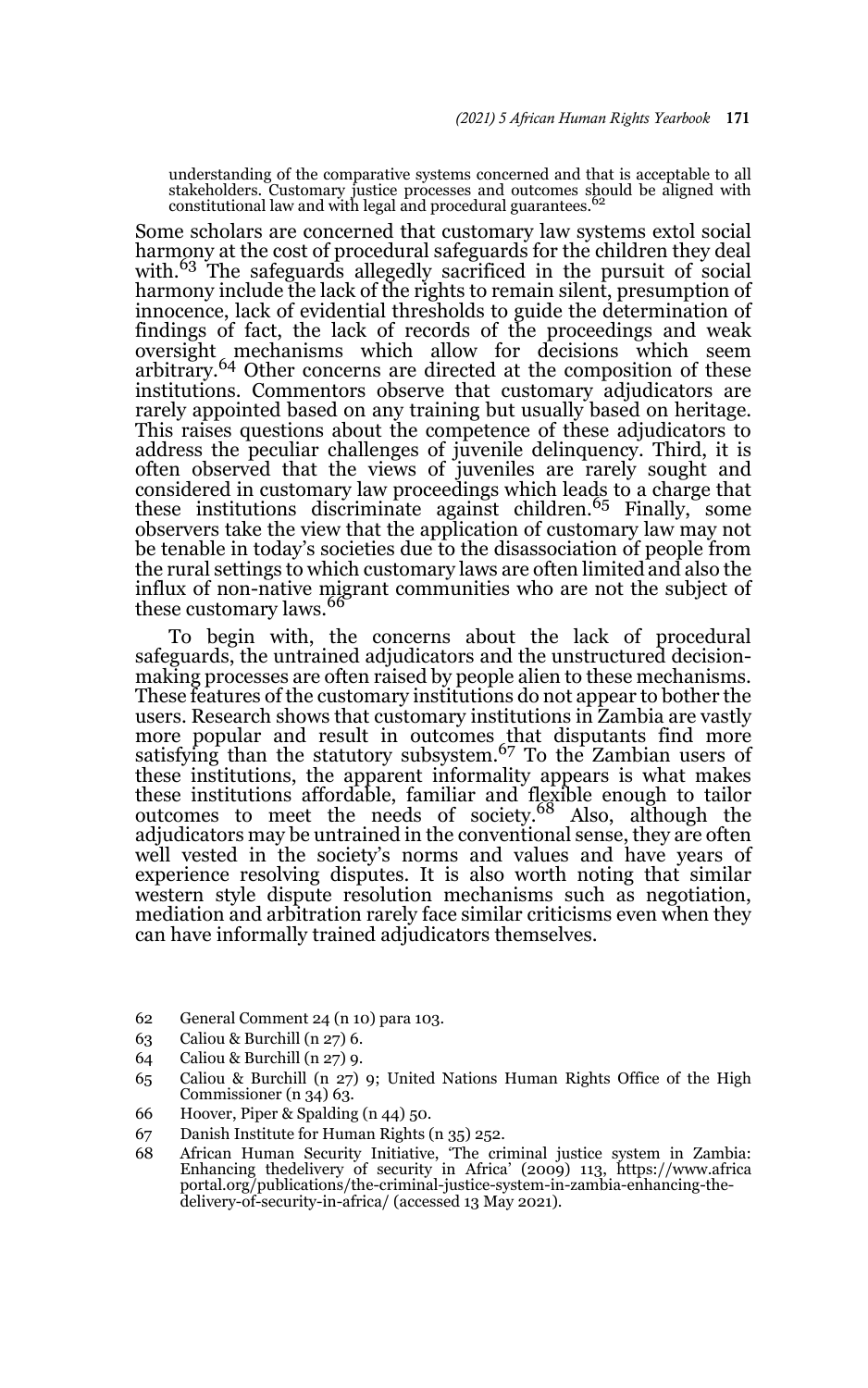Furthermore, although little is being done in several African countries to reinforce the role of customary law in criminal policy, global trends in criminal policy are moving towards adopting approaches which are similar to those at the core of African customary law. As discussed, African customary law's goal when dealing with antisocial behaviour is restorative. In line with this, there is growing recognition at the global level of the benefits of restorative justice as a penal goal not only for the juvenile justice system but also the broader criminal justice system. This recognition is evident from the adoption of the basic principles on the use of restorative justice programmes in criminal matters by the United Nations in 2002. However, the argument for maintaining records of proceedings before these bodies and the need to establish more robust review mechanism is worth taking on board.

There is little debate that customary law institutions tend to inadequately consider the views of children in their processes. This can be attributed to the fact that most ethnic groups in Zambia, children depend on adult men for subsistence.<sup>69</sup> As a result, children are constructed as objects of care and protection and not holders of rights equivalent to adult men.70 This no doubt violates international customary law which requires that every person be recognised and be treated equally before the law and international best standards regarding juvenile justice which require adequate both that the views of children be obtained wherever possible and that there be adequate representation among the institutions in the juvenile justice system. $7<sup>1</sup>$ However, this critique is not unique to customary systems. One could argue that the statutory sub-system suffers the same problem in that although children ostensibly have a right to express themselves during the proceedings, the esoteric nature of adversarial proceedings and the intimidating environment created in these proceedings makes the exercise of this right impracticable in most cases. On this issue, the office of the Auditor General of Zambia concluded, regarding the statutory sub-system: 'It was observed that the courts lacked the necessary facilities to provide the required child friendly environment for juvenile offenders as stipulated in the Juvenile Act and the CRC.<sup>'72</sup>

Finally, in respect of the charge that customary law may be out of step with the demographic realities of modern-day Zambia, this in itself, is not a basis for abandoning the use of this system. One feature of customary law that compares favourably to the statutory subsystem is the former's near unlimited capacity to adapt to suit the society's lived experiences whether economic, social or political which contrasts

<sup>69</sup> K Kariseb 'Signs of triumph, trial and tribulation: reflections on the domestication andimplementation of article 9 of the Women's Rights Protocol in Namibia' (2018) 2 *African Human Rights Yearbook* 150-151, http://doi.org/10.29053/ 2523-1367/2018/v2n1a6 (accessed 1 July 2021).

<sup>70</sup> Ndulo (n 39) 89.

<sup>71</sup> Rule 22.2 of the Beijing Rules.

<sup>72</sup> Office of the Auditor General of the Republic of Zambia (2018) 'Performance Audit on the Juvenile Justice System in Zambia for the Period 2014 to 2017' (unpublished) 41.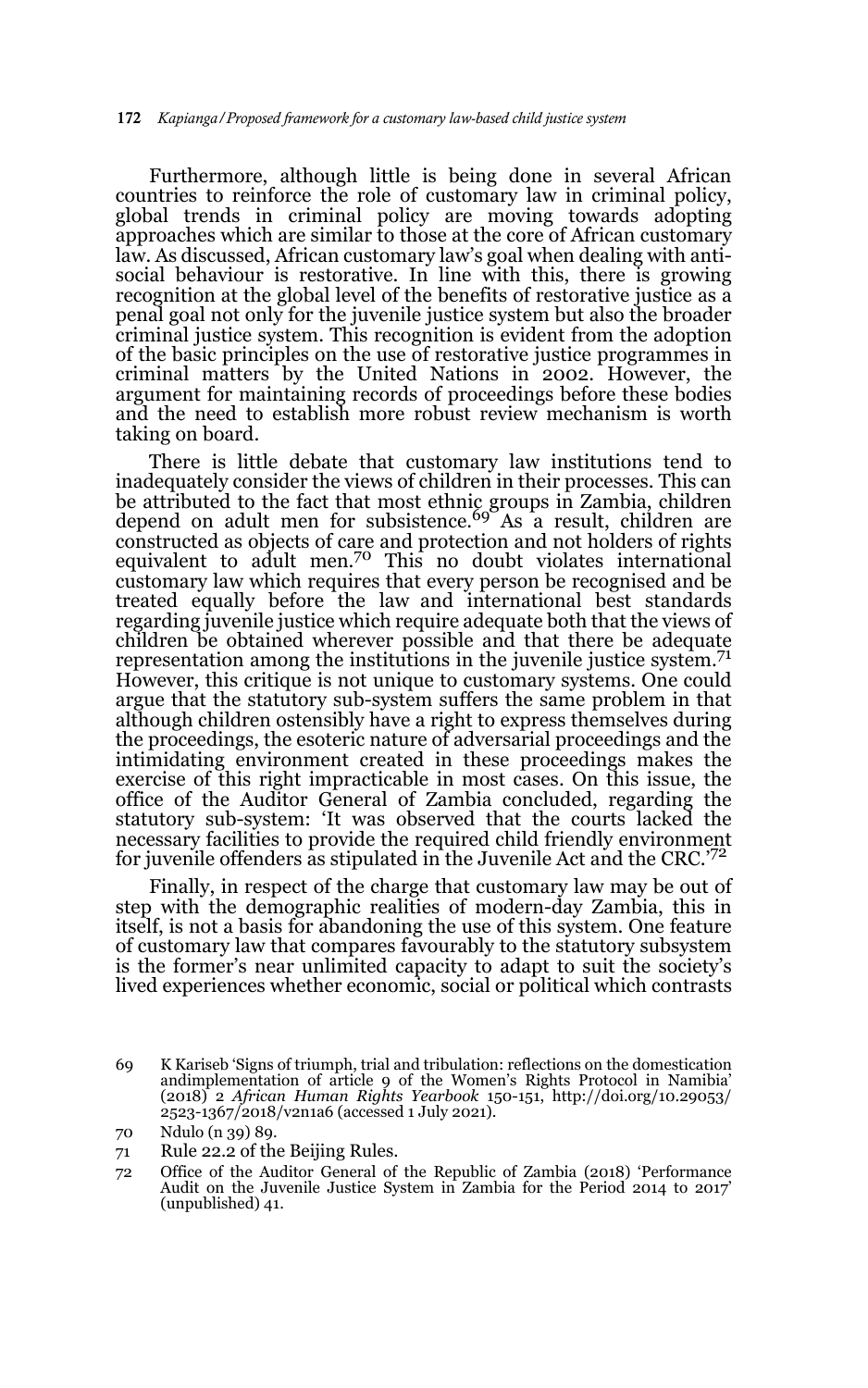the latter's rigidity and cumbersome procedural requirements for change.73 Therefore, customary law is fully capable of adapting to the demographic and social changes identified in the critique. In fact, as shown below, some countries have adapted their customary law institutions to accommodate the changes in the populations to whom customary law is intended to apply.

A point that also ought to be made is that some of the features of the customary subsystem make it particularly apt for dealing with juvenile delinquency. For instance, its flexibility and capacity to keep abreast with social changes makes it a far superior system for addressing acts of delinquency which tend to be equally versatile. Customary's broad definition of delinquency which covers all conduct which threatens social harmony will naturally cover even emergent threats to harmony. Conversely, the statutory subsystem will only cover offences listed in the statute books. This distinction in speed of adapting was brought into contrast as regards dealing with cyberbullying. Customary institutions had little trouble dealing with this phenomenon which is covered by the broad prohibition for insulting and intimidating language while the statutory subsystem only captured this behaviour at the beginning of 2021 with the enactment of the Cyber Security and Cyber Crimes Act, 1 of 2021.

Second, the speed with which disputes are dealt with under the customary subsystem is not only required by child rights instruments<sup>74</sup> but also entail minimum disruption to the live and developmental progression of the juvenile. This is in addition to the fact that no detention is ever used either to secure the juvenile's attendance or as a punishment before these institutions.

Third, the informality of the proceedings in the customary subsystem, the use of local languages and the fact that adjudicators are often known by, and know the juvenile, all serve to create a more childfriendly environment than prevails in the statutory subsystem. In this environment, the juvenile is better able to participate in the proceedings. Also, the fact that the adjudicators will often know the juvenile and their home situation makes it more likely that these institutions will only intervene where intervention is necessary and issue dispositions to address the underlying causes of the juvenile's delinquency. However, it is worth bearing in mind that this knowledge of the juvenile can also impede the conduct of a fair trial especially as regards juveniles who have a reputation of delinquency or from families with such reputation.

Finally, the fact that pre-pubescent juveniles are not the direct subjects of delinquency proceedings shields these children from the

<sup>73</sup> Danish Institute of Human Rights (n 35) 35; United Nations Human Rights Office of theHigh Commissioner (n 34) 1; A Varvaloucas et al 'Improving the justice sector: law and institution-building in Sierra Leone' in OEG Johnson (ed) *Economic challenge and policy issues in early-twenty-first century Sierra Leone* (2012) 511 https://www.theigc.org/wp-content/uploads/2012/03/Johnson-Ed.- 2012-.pdf (accessed 2 February 2022).

<sup>74</sup> See for instance the CRC, art 40(2)(b)(iii) and the Beijing Rules, Rule 20.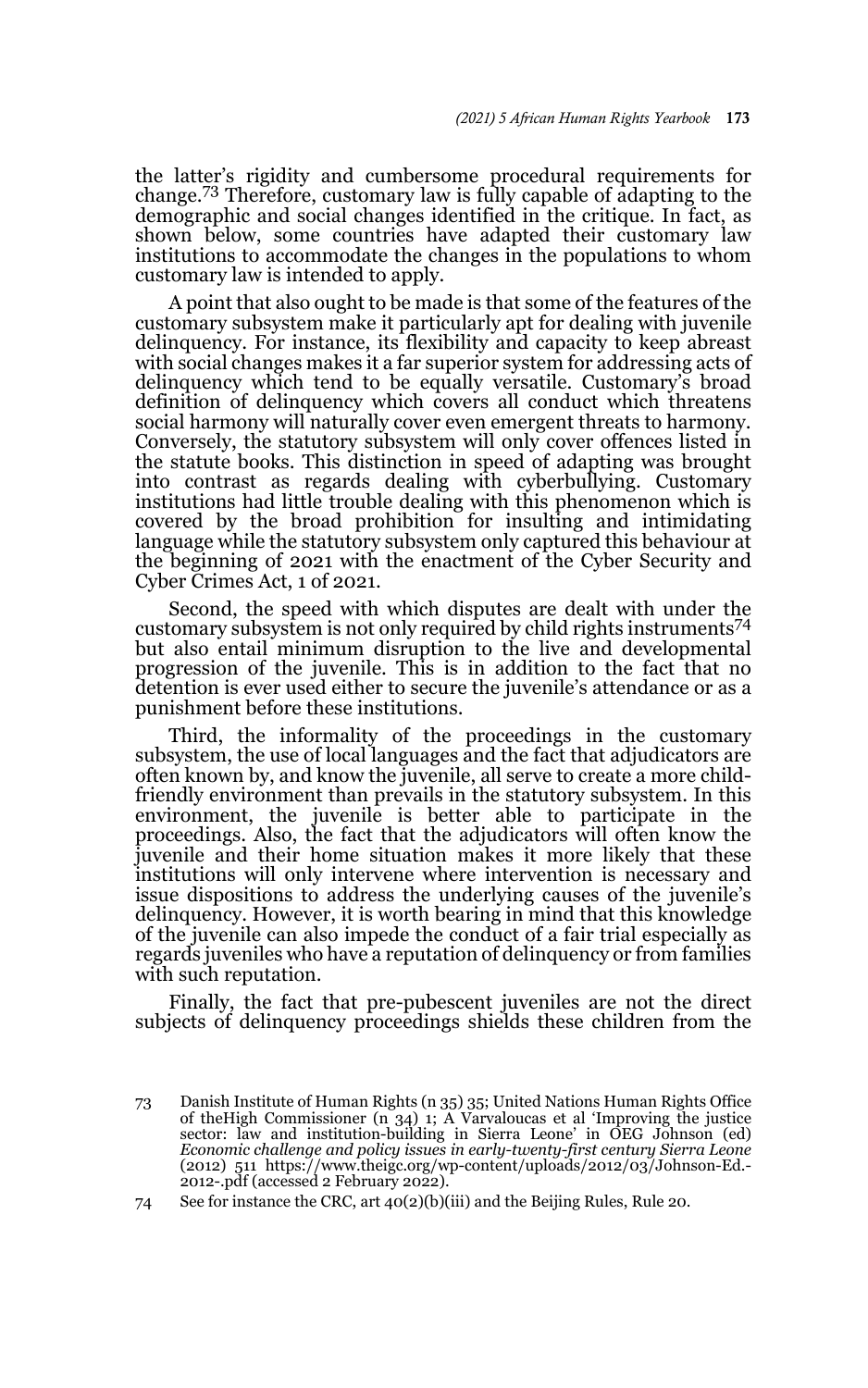labelling effect that can come with bringing children into contact with the criminal justice institutions.

# **4 A NEW WAY OF THINKING ABOUT CUSTOMARY LAW AND JUVENILE DELINQUENCY: THE EXAMPLE OF SIERRA LEONE**

Even when it is acknowledged that customary institutions have a role to play in the juvenile justice system, situating them within legal systems that are heavily shape by colonial forces is not any easy task. Despite this, there is at least one African nation, the Republic of Sierra Leone, whose approach offers a promising example, on paper, of how this can be done while simultaneously addressing some of the concerns raised regarding the use of customary institutions.

Sierra Leone enacted its Children's Act in 2007.75 One of the most notable features of this statute is the innovative way it deals with the incorporation of customary institutions into Sierra Leone's juvenile justice system. Sierra Leone is a particularly good comparison to Zambia because of the similarities between the two countries', histories, demographic composition and legal structures. Demographically, Sierra Leone, like Zambia has several ethnic groups, about 149 chiefdoms headed by Paramount Chiefs with village chiefs<br>overseeing individual towns and villages.<sup>76</sup> Also, like Zambia, it was formerly administered by the British leaving it with a dual legal system which is split between a formal, British-style legal system and its indigenous customary system.77

Sierra Leone has legislated the co-existence of customary and statutory systems by creating parallel subsystems, one for dealing with minor acts of delinquency and the other for dealing with serious offences. Minor acts of delinquency are the preserve of Child Panels which are to be established at the district level.<sup>78</sup> These panels are a blend of customary, religious, and statutory institutions. They comprise seven members as follows:

- (i) a chairperson nominated by the district council from among the members of the council;
- (ii) a member of a women's organisation;
- (iii) a representative of the Chiefdom Councils in the district;
- (iv) the district social welfare officer, who shall be the secretary;
- (v) a district council member, representing the council;
- (vi) two other citizens from the community of high moral character and proven integrity one of whom shall be an educationalist.

<sup>75</sup> By the Supplement to the Sierra Leone Gazette Extraordinary Vol CXXXVIII, No 43 dated 3 September 2007.

<sup>76</sup> Varvaloucas et al (n 73) 497.

<sup>77</sup> Varvaloucas et al (n 73) 497.

<sup>78</sup> Children's Act 2007 sec 71.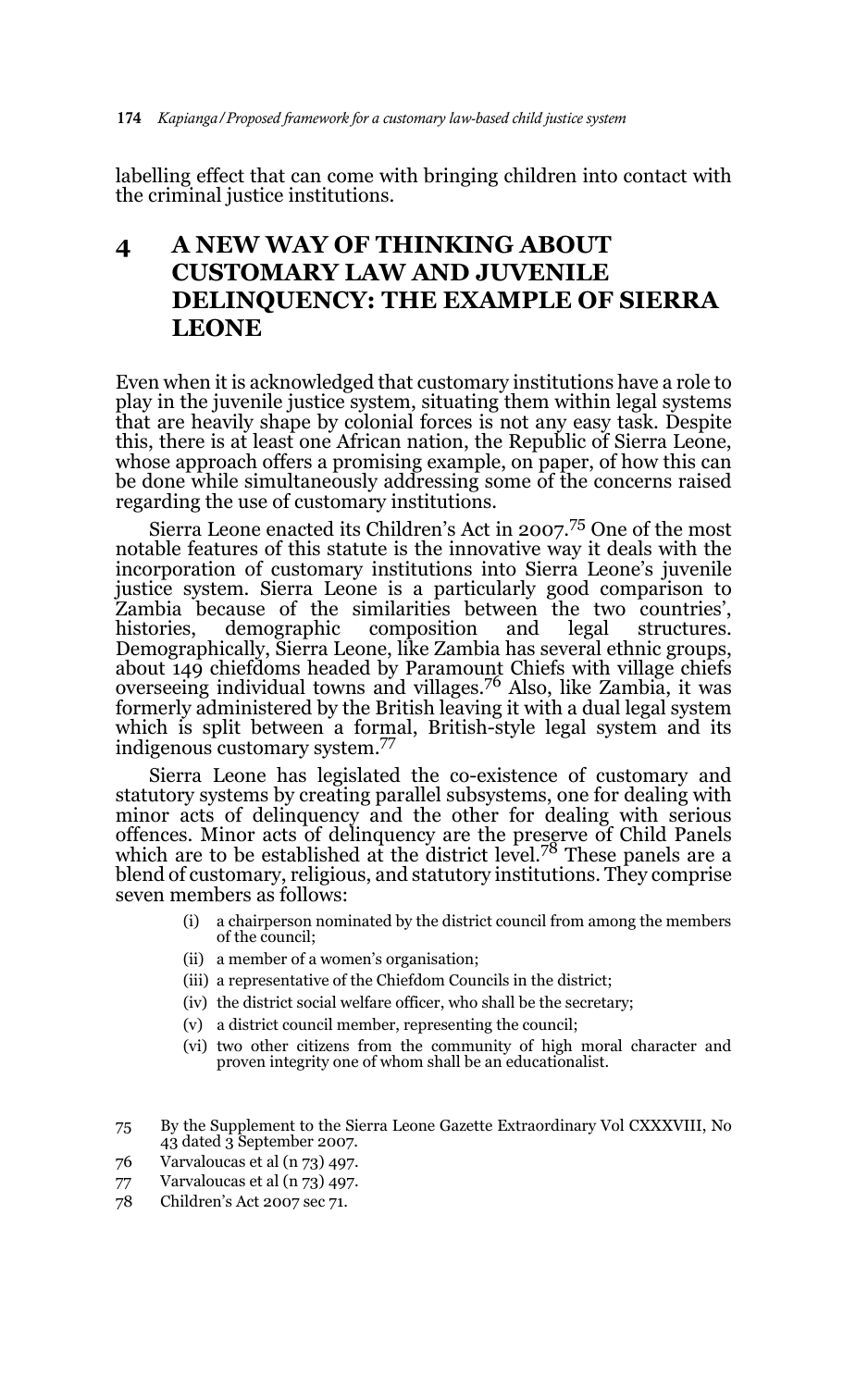In dealing with juvenile delinquency, the Panels are empowered to deal with minor acts of delinquency through mediation<sup>79</sup> in which the child may be asked to apologise, offer restitution or a form of service to<br>victim of their conduct.<sup>80</sup> Child Panels can also facilitate reconciliation between the child alleged to have committed an offence and any person<br>offended by the action of the child.<sup>81</sup> They can also impose an order, called a 'community guidance order' placing the juvenile under the guidance and supervision of a person of good standing in the local community for a period not exceeding six months for purposes of his reform.<sup>82</sup> A Child Panel may in mediation propose an apology, restitution to the offended person or service by the child to the offended person.

Serious offences such as murder, treason and felonies related to the serious damage to property, injury to the person, and other serious crimes that may from time to time be specified in the Gazette by the<br>Minister responsible for justice<sup>83</sup> are dealt with through juvenile justice institutions in the statutory subsystem, and these comprise law enforcement agencies, Magistrate Courts, and the High Court.<sup>84</sup>

There are several features of this set-up that are worthy of some praise. First, the establishment of the panels at the district level harnesses the benefits of accessibility associated with customary institutions. Importantly, the composition of these bodies directly addresses the concerns about the lack of child perspectives in the customary system as well as the need for trained personnel in customary institutions dealing with delinquent juveniles. Also, the lack of procedural safeguards is addressed by downgrading the proceedings to be more conciliatory and mediatory, which ensures that outcomes are consensual.

Second, the inclusion of customary, state, and religious institutions is a noteworthy innovation. African societies are religious. Recognition of this religiosity is not only a reflection of the evolution of African cultures, but it is also in keeping with the requirement to ensure that the actors in the juvenile justice system reflect the diversity within the society. Rule 22(2) of the Beijing Rules provides that '[j]uvenile justice personnel shall reflect the diversity of [j]uveniles who come into contact with the juvenile justice system.'

Third, by treating minor offences as acts of delinquency within institutions which perform the broader function of child welfare, Sierra

- 80 Children's Act (n 78) sec 75(5).
- 81 Children's Act (n 78) sec 75.
- 82 Children's Act (n 78) sec 74(4).
- 83 Children's Act (n 78) sec 52(1).

<sup>79</sup> Children's Act (n 78) sec 71(2).

<sup>84</sup> I Leao 'An analysis of specific laws concerning youth crime and associated procedures forjuvenile delinquency: the Sierra Leone case under the framework of international law' (2011) 11, https://www.academia.edu/3586339/An\_ Analysis \_of\_Specific\_Laws\_Concerning\_Youth\_Crime\_and\_Associated\_Procedures\_fo r\_Juvenile\_Delinquency\_The\_Sierra\_Leone\_Case\_Under\_the\_Framework\_of \_International\_Law, 11 (accessed 30 June 2021).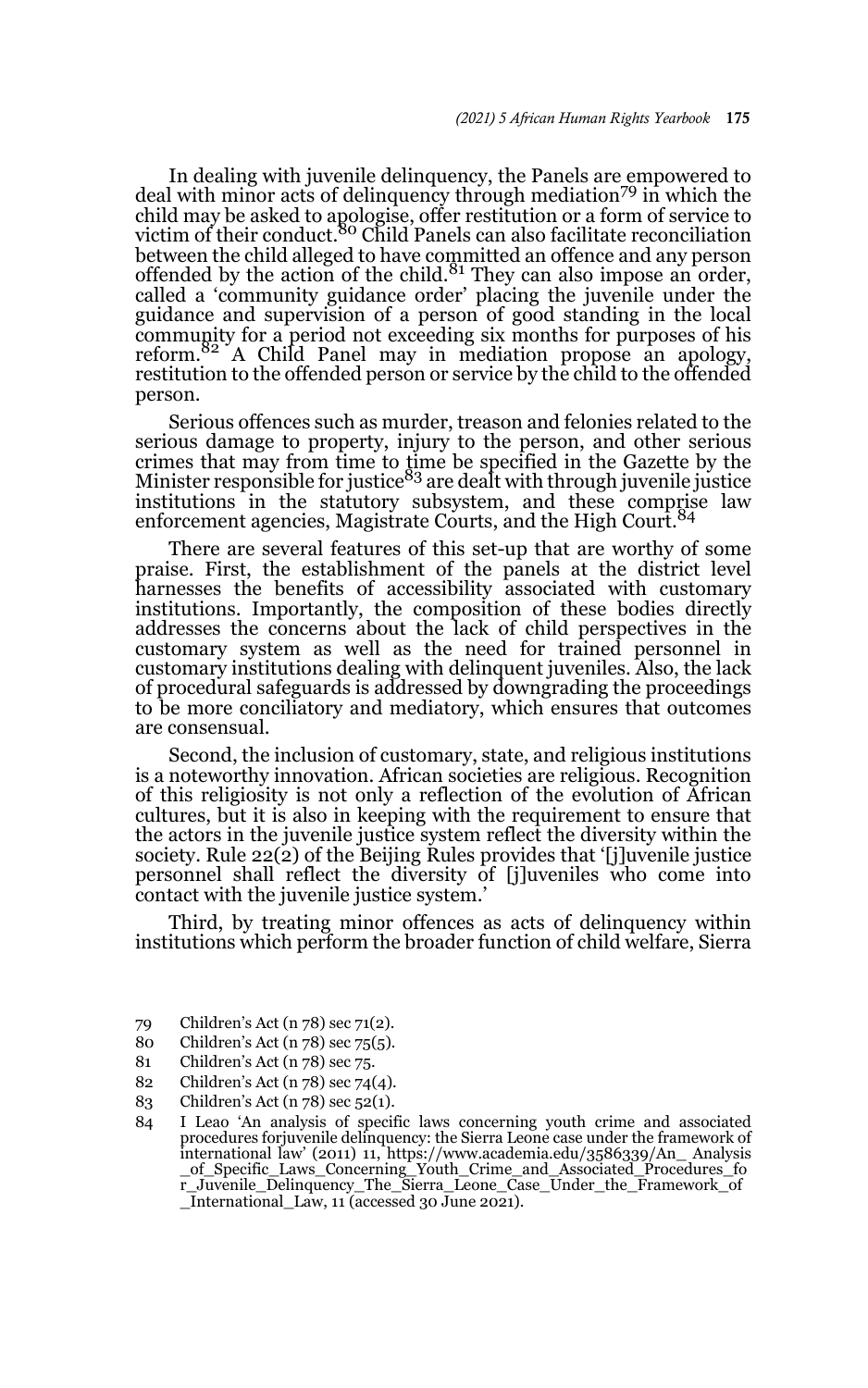Leone's Children's Act casts delinquency in its proper light as an issue of child welfare and not criminal policy.

Despite the commendable job Sierra Leone's statute does in incorporating customary institutions, it has some limitations. First, it does not appear that Child Panels have exclusive jurisdiction to deal with minor allegations of delinquency. From the face of the statute, there is nothing to suggest that the state is proscribed from prosecuting minor acts of delinquency. The lack of an express prohibition is likely to water down the apparent separation between the systems for dealing with minor acts of delinquency separate from serious offences. Second, the differentiation based on the offence the juvenile is alleged to have committed may be difficult to police. This is because unless there are simultaneous measures to limit prosecutorial discretion, the prosecuting authority can choose to skip the jurisdiction of Child Panels by simply charging juveniles with serious offences even where the evidence does not support such a charge. Third, this differentiation is also unprincipled. There is no justification based on principle why two juveniles who commit offences must be treated under different systems by reason only that one has committed a felony and the other a misdemeanour. The requirement to uphold the best interests of juveniles requires that in all interactions with state institutions, the juveniles must be treated first and foremost as juveniles and without differentiation based on the charges they are facing. The juvenile charged with a felony who also enjoys the presumption of innocence should not forfeit her childhood by reason only of the fact that they are charged with a felony.

## **5 A CUSTOMARY-BASED FRAMEWORK FOR DEALING WITH JUVENILES IN ZAMBIA: A COALITION OF SUB-SYSTEMS**

Sierra Leone's Children's Act, 2007 can provide an inspiration for how Zambia can rebalance its juvenile justice system as required by the 2016 constitutional amendments. A balanced co-existence of the systems can only be achieved if they are placed on an equal plane and clear linkages between the two are established. What is clear from the discussion is that section 1(2) of Zambia's Juveniles Act has not managed to create a functional linkage between the two subsystems with the consequence that the two operate independently. In addition, it has established a juvenile justice system whereby the outcomes of juvenile cases depend on where the juvenile is located. In what follows, I propose a framework for maintaining the statutory sub-system largely intact but modifying the customary subsystem to exist alongside and not beneath the statutory subsystem as is currently the case.

A proper framework for a cohesive juvenile justice system in Zambia would entail maintaining the statutory subsystem but developing the customary subsystem to be on par with this system in a synergised fashion. For this, I propose a three step-process.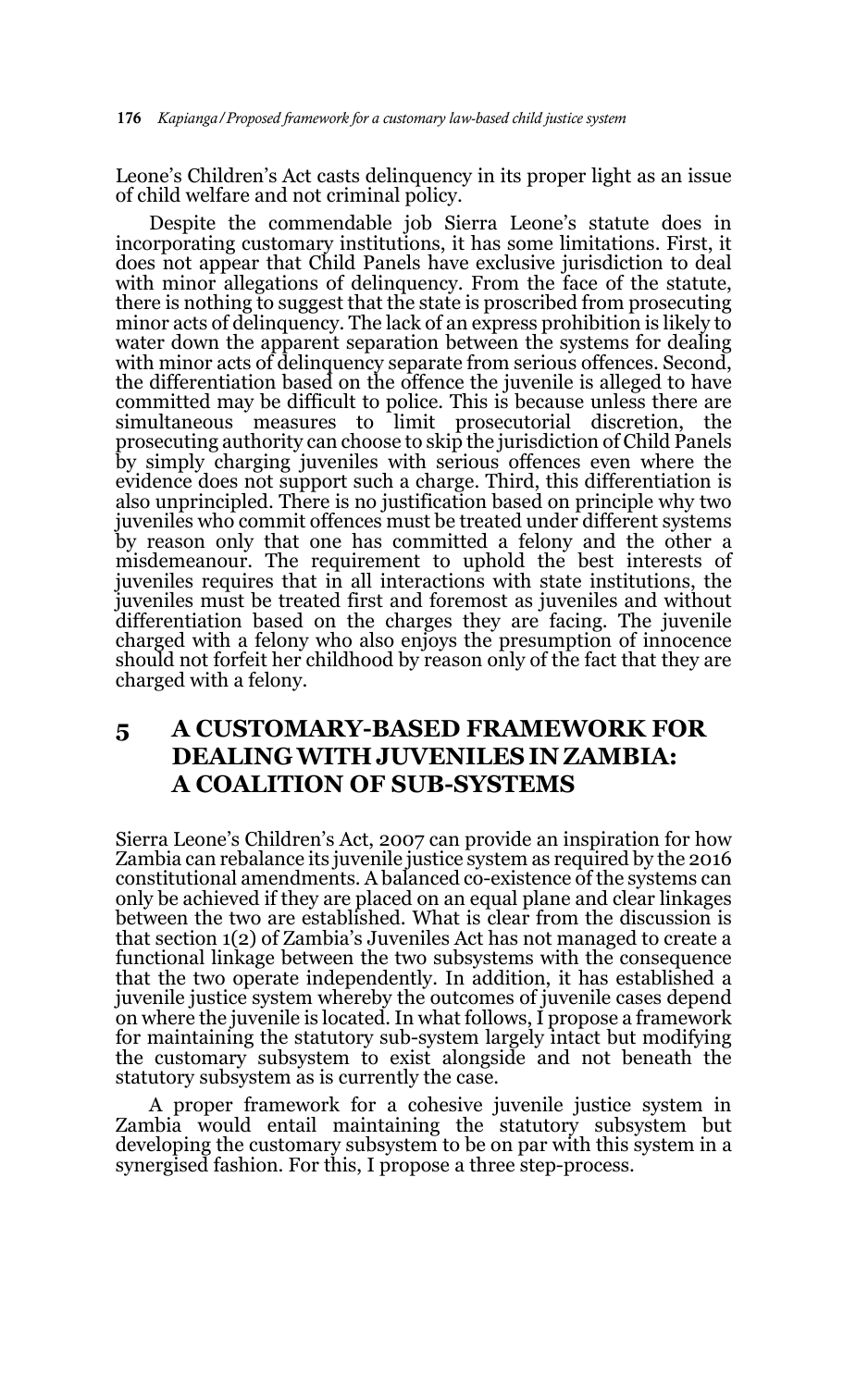At step one, the Constitution needs to set up customary law alongside and not beneath the written law. The current constitutional provision on the sources of law partly does this. However, this is then watered down by the repugnancy clauses contained in the Constitution and subordinate legislation which still establish consistency with a written law, natural justice and good conscience as preconditions for customary law's validity. These should all be deleted. Consistency with the Constitution should be the only requirement that customary law must meet.

Step two, customary institutions with jurisdiction to settle cases of juvenile delinquency should be reorganised along the lines of Sierra Leone's Child Panels. The advantages of this transformation have already been discussed. Additional impetus for this transformation can be situated in Zambia's Constitution. First, as regards gender parity,<br>customary institutions are public bodies,<sup>85</sup> which are bound to the constitutional requirement to ensure 'adequate and equal opportunities for appointments, training and advancement of members of both gender and members of all ethnic groups'.86 As regards the inclusion of religious officials, the Constitution reflects Zambia's 'multireligious … character'. This religiosity is even more important when it comes to child rearing and must be reflected in all institutions for the rearing of children as the Beijing Rules recommend. This may not be difficult to do. In the last couple of years, Zambia has been creating institutions at the district level called 'Child Protection Committees' which comprise personnel from the Department of Social Welfare and customary institutions for the purpose of promoting the welfare of children.87 All that needs to be done is to establish these bodies by law, clearly provide for their composition to include the same number of juveniles and women as men and expand their jurisdiction to include resolution of juvenile delinquency.

The final step involves establishing jurisdictional rules for the two subsystems to prevent overlaps, building clear linkages between the two sub-systems and oversight mechanisms to police the linked system. Any reforms in this area can be linked to a few developments which are current in Zambia. Three are particularly relevant. The first, the Village Protection Committees, have already been discussed. Second, Zambia is in the process of enacting a new statute intended to revamp its juvenile justice system. One of the fundamental provisions intended to be introduced is to raise the minimum age of criminal responsibility (MACR) to 14 which will align it to the internationally recommended age.<sup>88</sup> Although this is a positive move, there is a risk that anti-social behaviours by children below this age which often points to the need for social welfare interventions will remain unaddressed. Third, in 2018, Zambia promulgated a National Diversion Framework (NDF) which is an administrative framework for dealing with juveniles outside the

88 General Comment 24 (n 10) para 22.

<sup>85</sup> Constitution of Zambia (n 4) art 171(2).

<sup>86</sup> Constitution of Zambia (n 4) art 173(1)(j).

<sup>87</sup> https://tbinternet.ohchr.org/Treaties/CRC/Shared%20Documents/ZMB/CRC\_  $C_2MB_2-2-4\_Add-1\_22814\_E.pdf$  (accessed 2 February 2022).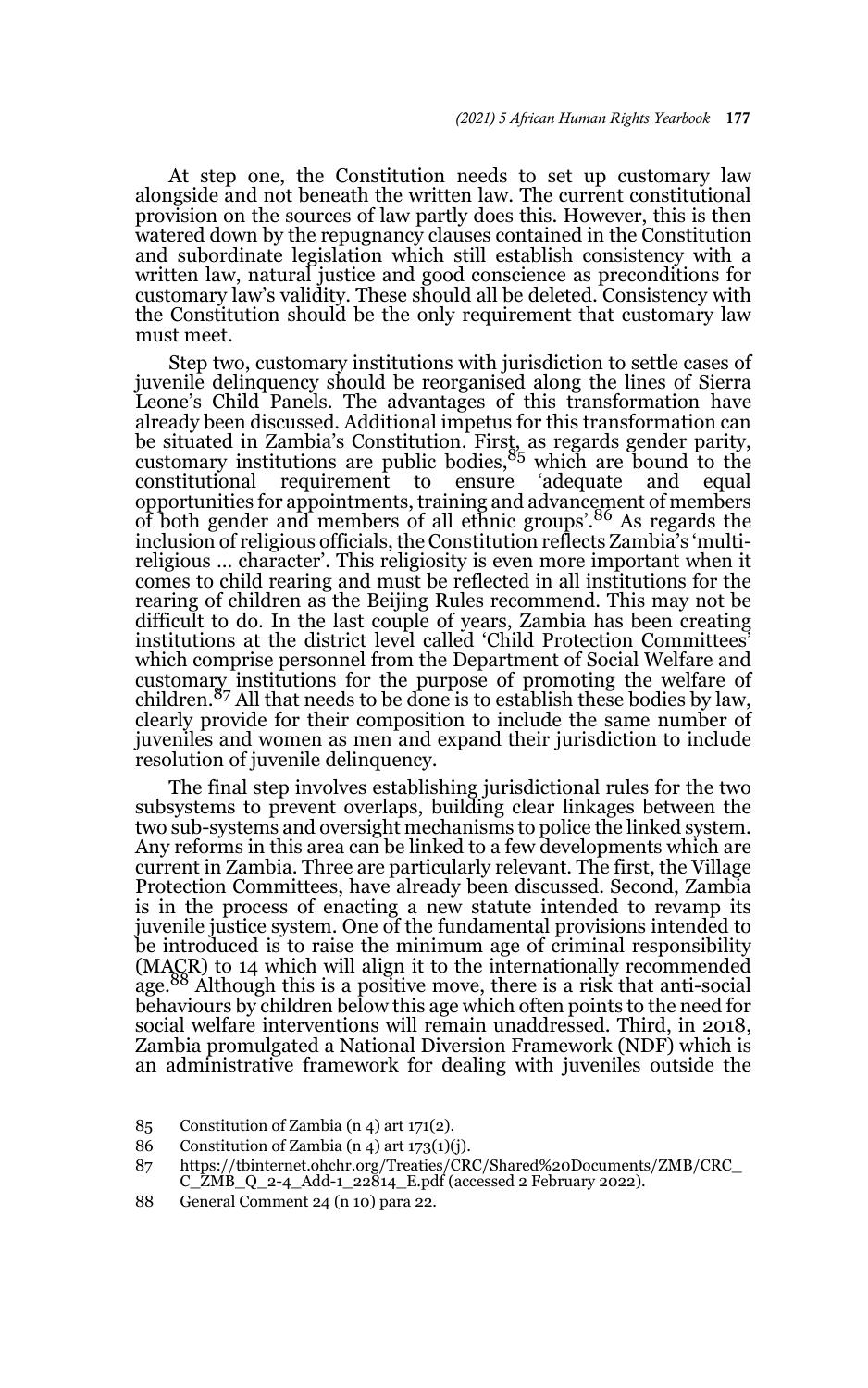statutory subsystem using restorative approaches. The NDF is currently being piloted. What this development shows is that there is some political will within Zambia to use restorative approaches to dealing with juvenile delinquency. What is disappointing, however, is that instead of building on the customary subsystem, which is already restorative, the NDF establishes diversion as a disposal within the statutory subsystem and largely relies on institutions within the statutory subsystem.

Once a synergised juvenile justice system is established following the three step process just suggested, this synergy can be emphasised by establishing clear jurisdictional rules to regulate this system. The following could be done. First, a clear rule must be established that children under the MACR, proposed to be at 14, cannot be subjected to any form of court proceedings for acts of delinquency. Instead, such children must be referred to the appropriate social welfare institutions. Second, as regards children above the MACR, the customary law subsystem must be given primacy and resorted to unless the juvenile or their primary caregiver raises an objection. This set-up is because section  $1(2)$  of the Juveniles Act makes the application of the customary subsystem mandatory in all juvenile cases the only exception being in cases where the application of this subsystem would not serve the juvenile's best interests. Under international child rights instruments, the best way to assess the child's best interests would be to respect the views of the juvenile or those of their primary caregivers on how the case must be determined. Therefore, the starting point would be that every juvenile case would by customary institutions unless the juvenile opts out and chooses to have their case determined in the statutory subsystem. Once the customary subsystem assumes jurisdiction over a case, the outcome of the proceedings must be reduced in writing and submitted to the Magistrate Court for review and reduction into a court order. This would provide accountability, ensure that the decisions of these institutions are in the juvenile's best interests as required by section 1(2) of the Juveniles Act and also align with the Constitution. Finally, the statutory subsystem would apply to any juvenile who opts out of the customary sub-system. The entry point into the subsystem would be the NDF. All cases eligible for diversion under the NDF could be diverted. Those ineligible for diversion can proceed to the court system. The customary institutions can report the case to the Police and the case would thereafter proceed under the statutory sub-system.

### **6 CONCLUSION**

International public law recognises the difficulty of creating state policies for the proper upbringing of children. It also recognises the importance of utilising all a society's resources in socialising children and, the role of customary law institutions in this endeavour is gaining prominence. The rise of customary law institutions aligns with the goals of the Children's Charter which include reifying the role that these institutions play in conflict resolution. This article built on these points to make a case for greater integration of customary law institutions in the juvenile justice system using Zambia as an example. The article